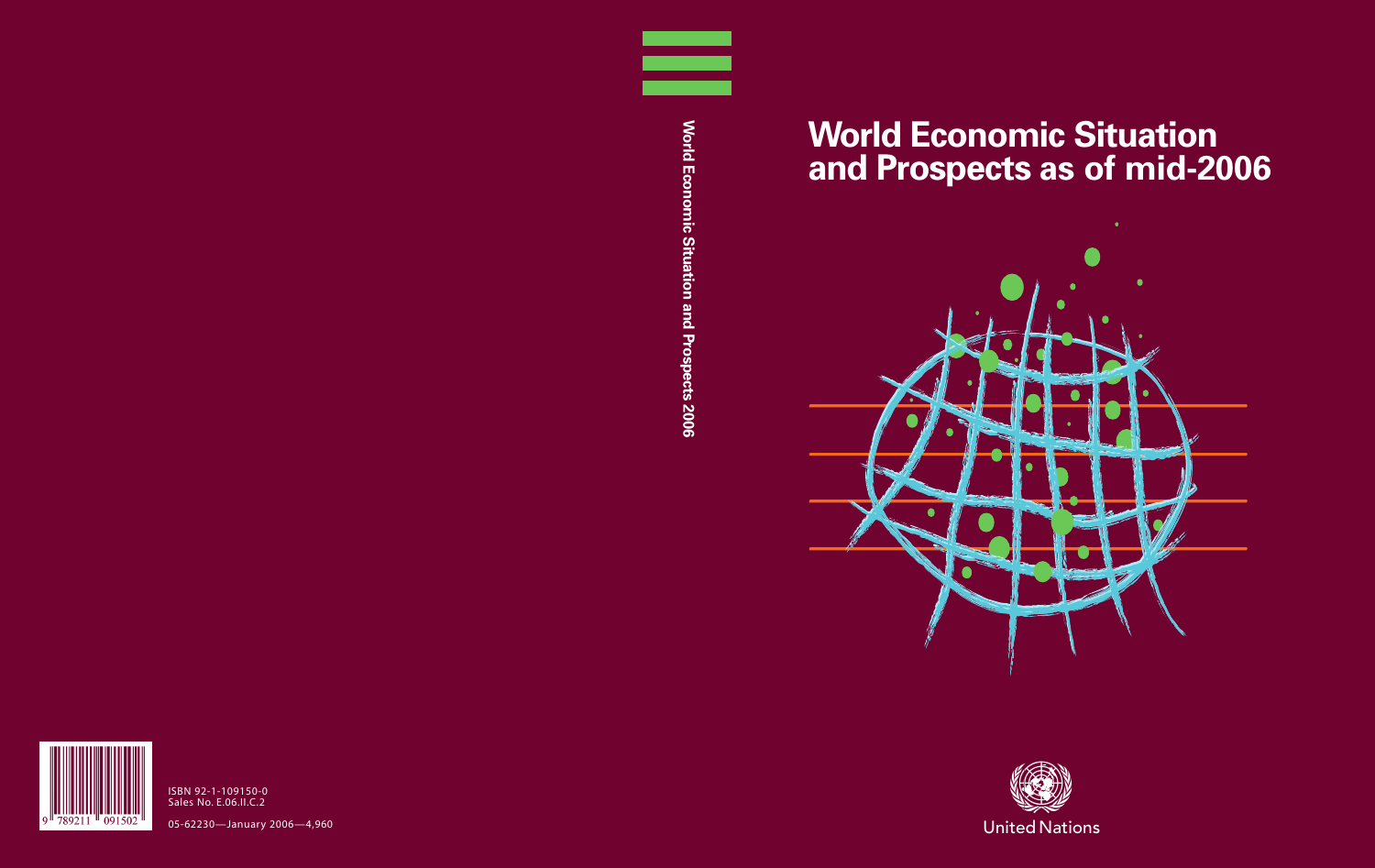## **Global economic prospects**

## **Macroeconomic trends**

The world economy started 2006 on a strong note. As a number of major developed economies managed to rebound from the notable slowdown in late 2005, many developing countries maintained the momentum of broad and solid growth. A measurable moderation is expected, however, in the second half of 2006, with the annual growth of world gross product (WGP) for 2006 as a whole at about 3.6 per cent (see table 1),**1** the same pace as in 2005 and marginally

Table 1. **Growth of world output, 2001-2006**

| Annual percentage change           |        |        |      |      |       |                   |                   |  |
|------------------------------------|--------|--------|------|------|-------|-------------------|-------------------|--|
|                                    | 2001   | 2002   | 2003 | 2004 | 2005a | 2006 <sup>b</sup> | 2006 <sup>c</sup> |  |
| World outputd                      | 1.6    | 1.9    | 2.8  | 4.1  | 3.6   | 3.6               | 3.3               |  |
| of which:                          |        |        |      |      |       |                   |                   |  |
| Developed economies                | 1.2    | 1.3    | 2.0  | 3.2  | 2.7   | 2.7               | 2.5               |  |
| Northern America                   | 0.8    | 1.7    | 2.7  | 4.2  | 3.5   | 3.1               | 3.1               |  |
| Western Europe <sup>e</sup>        | 1.9    | 1.2    | 1.2  | 2.4  | 1.6   | 2.3               | 2.1               |  |
| Asia and Oceaniaf                  | 0.7    | 0.4    | 2.0  | 2.3  | 2.7   | 2.8               | 1.9               |  |
| Economies in transition            | 5.7    | 5.0    | 7.0  | 7.6  | 6.3   | 6.0               | 5.9               |  |
| Southern and Eastern Europe        | 4.8    | 4.8    | 4.6  | 6.6  | 4.6   | 4.8               | 4.4               |  |
| Commonwealth of Independent States | 6.0    | 5.1    | 7.6  | 7.8  | 6.8   | 6.3               | 6.2               |  |
| Developing economies               | 2.7    | 3.9    | 5.2  | 6.9  | 6.1   | 6.2               | 5.6               |  |
| Africa                             | 3.6    | 3.3    | 4.7  | 5.0  | 5.3   | 5.9               | 5.5               |  |
| East Asia                          | 4.5    | 6.9    | 6.8  | 7.9  | 7.3   | 7.3               | 6.5               |  |
| South Asia                         | 4.1    | 5.6    | 7.0  | 7.0  | 6.7   | 6.3               | 6.4               |  |
| Western Asia                       | $-0.3$ | 3.0    | 4.7  | 6.5  | 5.1   | 5.2               | 5.1               |  |
| Latin America and the Caribbean    | 0.3    | $-0.8$ | 2.0  | 5.8  | 4.5   | 4.6               | 3.9               |  |
| Other groupings                    |        |        |      |      |       |                   |                   |  |
| Landlocked countries               | 5.6    | 4.5    | 4.6  | 6.1  | 7.2   | 6.8               |                   |  |
| Least developed countries          | 6.5    | 6.3    | 6.7  | 6.7  | 6.9   | 7.3               | 6.6               |  |
| Small island developing States     | 0.5    | 3.4    | 2.8  | 5.7  | 5.9   | 5.5               |                   |  |
| Sub-Saharan Africa9                | 4.8    | 3.9    | 3.4  | 5.7  | 5.5   | 6.6               | 5.3               |  |

**Source:** Department of Economic and Social Affairs of the United Nations Secretariat.

**a** Partly estimated.

**b** Updated forecast in May 2006, based in part on Project LINK, an international collaborative research group for econometric modelling, coordinated jointly by the Economic Monitoring and Assessment Unit of the United Nations Secretariat and the University of Toronto.

**c** Forecast released in January 2006 in World Economic Situation and Prospects 2006.

**d** Calculated as a weighted average of individual-country growth rates of gross domestic product (GDP), where weights are based on GDP in 2000 prices and exchange rates.

**e** EU-15, EU-10, Iceland, Norway and Switzerland.

**f** Japan, Australia and New Zealand.

**g** Excluding Nigeria and South Africa.

**1** The global projections are based on the weighted average of projected individual-country growth rates using the gross domestic product (GDP) valued in 2000 dollar prices for each country. Other global projections tend to use GDP valued in purchasing power parity (PPP) dollars. When using those weights, the United Nations global forecast for world economic growth would be 4.8 per cent for 2006.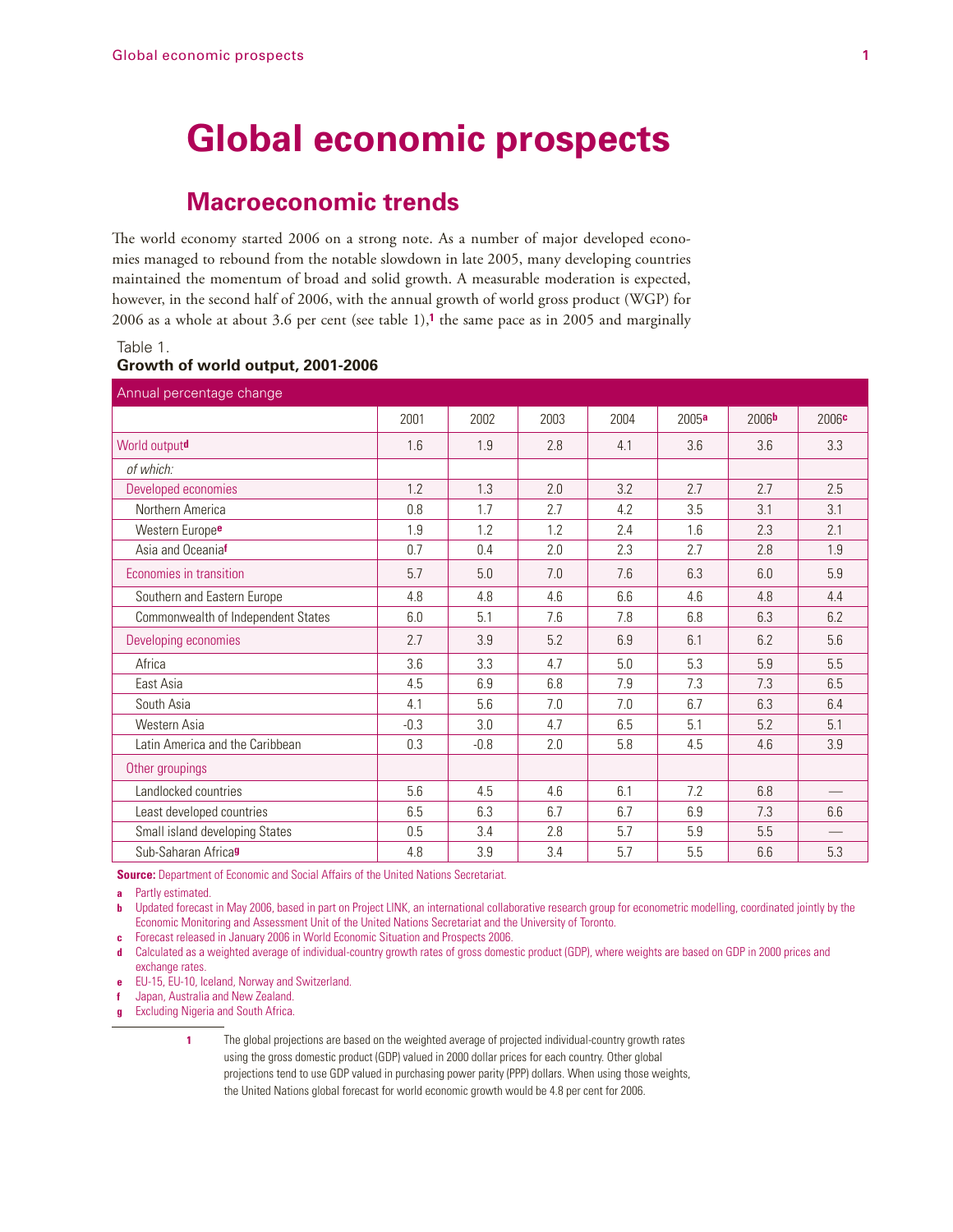higher than what was projected at the beginning of the year in *World Economic Situation and Prospects 2006*.**2** A number of downside risks have heightened most recently and they will weigh on the world economy in the near to medium future. The large global imbalances remain the primary source of uncertainty for the stability of the world economy, but there are other sources of uncertainties that are not negligible, such as the persistence of higher oil prices, the cooling off in the housing sector in a number of economies, the risk of avian influenza's turning into a pandemic, and the rising interest rates worldwide, as well as some geopolitical uncertainties.

One salient feature of the global economic expansion of the past two years has been the improvement in the breadth of growth performance among developing countries: a large number of developing countries have registered solid growth.**3** As shown in table 2, during 2004- 2005 about half of the 107 developing countries for which data were available had managed to register GDP per capita growth above 3 per cent, which by a rule of thumb is considered to be the threshold of the growth needed in order for a developing country to reduce poverty meaningfully. Meanwhile, only about a dozen developing countries experienced a decline in per capita GDP during 2004-2005, the smallest number in decades. Such a trend is expected to continue in 2006.

The *employment situation* worldwide is improving, but is far from satisfactory. Employment creation has lagged behind output growth in the global recovery of the past few years. Despite some noticeable improvement, most recently in 2006, unemployment rates in a large number of countries are still higher than their levels prior to the global downturn of 2000-2001. Many developing countries are also facing high levels of structural unemployment and underemployment, limiting the effectiveness of growth in reducing poverty.

A gradual recovery in employment continues in most developed countries. In the United States of America, the average monthly increase in wage employment has strengthened in 2006, with the unemployment rate dropping below 5 per cent. In Western Europe, unemployment rates are still about 1 percentage point above their low levels of 2001, but a gradual improvement is discernible. The unemployment rate in Japan has been declining steadily, and labour markets in Australia, Canada and New Zealand are exceptionally strong.

The unemployment situation in developing countries and economies in transition is more pressing, in both cyclical and structural terms. Official unemployment data, which often cover only urban areas, in general, underestimate by a large margin the severity of unemployment and, particularly, the underemployment situation in most developing countries. Nonetheless, even by this measure, only a small number of countries in Asia, in Latin America and in the group of economies in transition registered a notable reduction in unemployment rates in 2005. Unemployment rates for most Asian economies are still above their levels prior to the Asian financial crisis of the late 1990s. In China and many Asian economies, where people in rural areas still account for a large share of the population, surplus labour and high rates of underemployment in the rural areas remain a long-term policy concern. In South Asia, for example, the formal sector is unable to absorb a rapidly growing workforce and unemployment is highest among the young — which is also the case for many other developing countries. Despite some improvement, unemployment rates in most Latin American countries and economies in transition are still high — near 10 per cent. Structural unemployment and underemployment problems are particularly acute in Africa despite its recent growth recovery. Official rates of unemployment are at 10 per cent or higher in some of these economies.

**<sup>2</sup>** United Nations publication, Sales No. E.06.II.C2.

**<sup>3</sup>** See *World Economic and Social Survey 2006 (*United Nations publication, Sales No. E.06.II.C1) for a comprehensive analysis of the growth divergence among the world economies in the past four decades.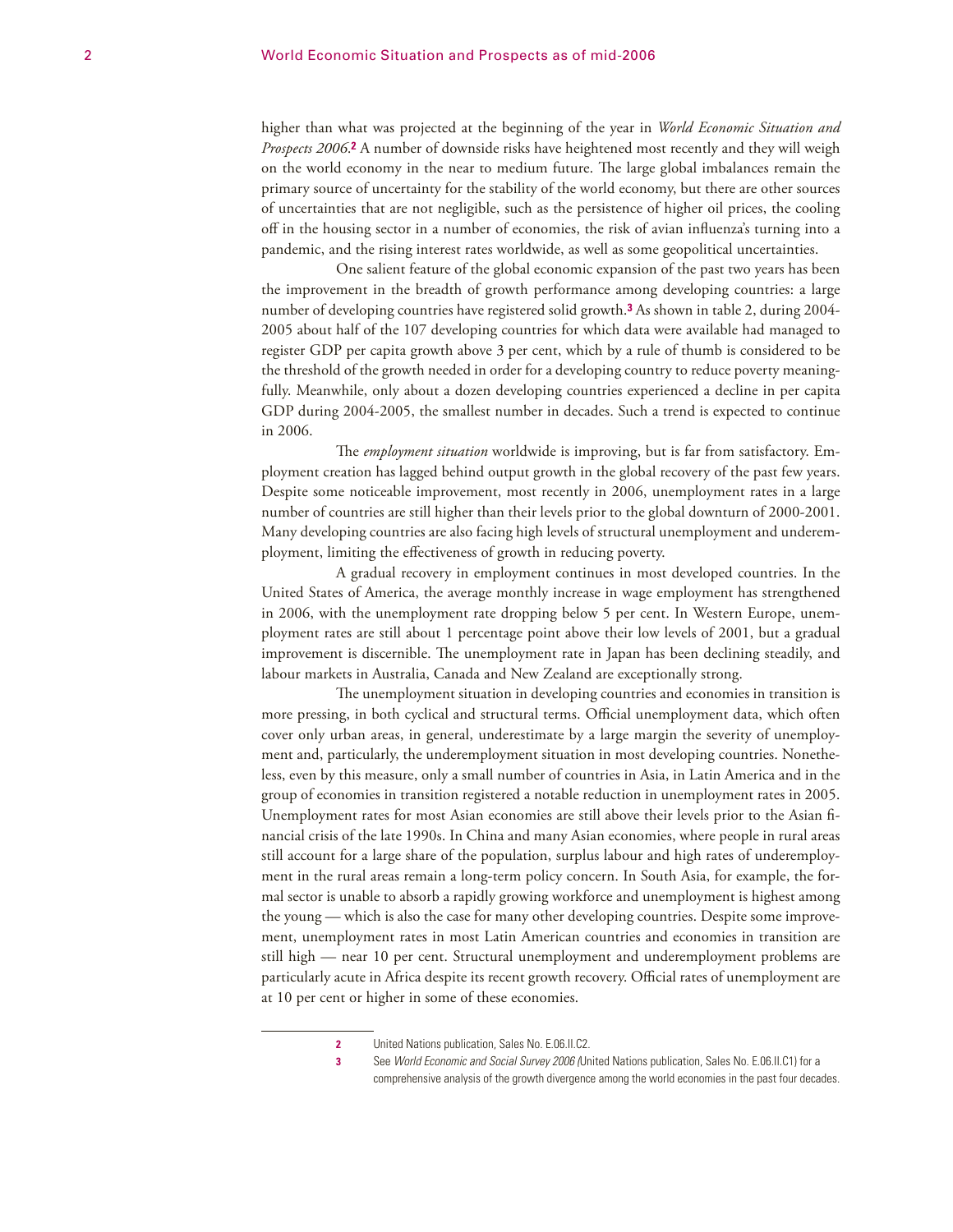Table 2. **Frequency of high and low growth of per capita output, 2003-2006**

|                                    | Number of<br>countries | Decline in GDP per capita |                |                  | Growth of GDP per capita<br>exceeding 3 per cent |                |      |                |       |
|------------------------------------|------------------------|---------------------------|----------------|------------------|--------------------------------------------------|----------------|------|----------------|-------|
|                                    | monitored              | 2003                      | 2004           | 2005a            | 2006b                                            | 2003           | 2004 | 2005a          | 2006b |
|                                    |                        | Number of countries       |                |                  |                                                  |                |      |                |       |
| World                              | 159                    | 27                        | 16             | 14               | 6                                                | 64             | 85   | 88             | 84    |
| of which                           |                        |                           |                |                  |                                                  |                |      |                |       |
| Developed economies                | 33                     | 5                         | $\mathbf{1}$   | $\overline{2}$   | 0                                                | 9              | 16   | 12             | 13    |
| Economies in transition            | 19                     | $\boldsymbol{0}$          | $\overline{0}$ | $\mathbf{1}$     | 0                                                | 16             | 18   | 18             | 19    |
| Developing countries               | 107                    | 22                        | 15             | 11               | 6                                                | 39             | 51   | 58             | 52    |
| of which                           |                        |                           |                |                  |                                                  |                |      |                |       |
| Africa                             | 51                     | 12                        | 10             | 10               | 5                                                | 20             | 19   | 25             | 19    |
| East Asia                          | 13                     | $\mathbf{0}$              | $\mathbf{1}$   | $\mathbf 0$      | 0                                                | 6              | 11   | 11             | 11    |
| South Asia                         | 6                      | $\theta$                  | $\Omega$       | $\theta$         | $\overline{0}$                                   | 5              | 5    | 5              | 5     |
| Western Asia                       | 13                     | $\overline{4}$            | $\overline{2}$ | $\mathbf{0}$     | $\mathbf{1}$                                     | 5              | 6    | 6              | 6     |
| Latin America                      | 24                     | 6                         | $\overline{2}$ | $\mathbf{1}$     | 0                                                | 3              | 10   | 11             | 11    |
| Memorandum <i>items</i>            |                        |                           |                |                  |                                                  |                |      |                |       |
| Least developed countries          | 41                     | 10                        | 11             | $\overline{7}$   | 5                                                | 18             | 15   | 19             | 15    |
| Sub-Saharan Africa <sup>c</sup>    | 44                     | 12                        | 10             | $\boldsymbol{9}$ | 5                                                | 15             | 15   | 19             | 13    |
| Landlocked developing countries    | 26                     | $\overline{4}$            | 4              | 5                | $\mathbf{1}$                                     | 12             | 10   | 13             | 12    |
| Small island developing States     | 17                     | $\overline{4}$            | 4              | 3                | $\mathbf{1}$                                     | $\overline{2}$ | 6    | $\overline{7}$ | 6     |
|                                    | Sharesd                |                           |                |                  | Percentage of world population                   |                |      |                |       |
| Developed economies                | 15.4                   | 1.9                       | 0.0            | 1.1              | 0.0                                              | 1.3            | 6.8  | 1.5            | 1.6   |
| Economies in transition            | 5.6                    | 0.0                       | 0.0            | 0.1              | 0.0                                              | 4.7            | 4.8  | 5.1            | 5.1   |
| Developing countries               | 79.0                   | 7.1                       | 2.0            | 1.6              | 0.8                                              | 60.1           | 66.4 | 68.0           | 65.2  |
| of which                           |                        |                           |                |                  |                                                  |                |      |                |       |
| Africa                             | 13.5                   | 2.3                       | 1.1            | 1.6              | 0.4                                              | 6.8            | 6.2  | 9.9            | 6.8   |
| East Asia                          | 30.8                   | 0.0                       | 0.0            | 0.0              | 0.0                                              | 27.8           | 30.3 | 30.2           | 30.1  |
| South Asia                         | 23.3                   | 0.0                       | 0.0            | 0.0              | 0.0                                              | 23.2           | 23.3 | 23.4           | 23.5  |
| Western Asia                       | 2.9                    | 0.8                       | 0.6            | 0.0              | 0.3                                              | 1.6            | 1.8  | 1.7            | 2.1   |
| Latin America                      | 8.6                    | 3.9                       | 0.2            | 0.0              | 0.0                                              | 0.7            | 5.0  | 2.9            | 2.9   |
| Memorandum items                   |                        |                           |                |                  |                                                  |                |      |                |       |
| Least developed countries          | 10.7                   | 1.9                       | 1.4            | 0.6              | 0.6                                              | 6.8            | 7.5  | 8.0            | 6.6   |
| Sub-Saharan Africac                | 8.4                    | 2.3                       | 1.1            | 1.1              | 0.4                                              | 3.5            | 4.7  | 5.2            | 3.6   |
| Landlocked developing<br>countries | 5.1                    | 1.6                       | 0.7            | 0.6              | 0.2                                              | 1.3            | 2.1  | 2.9            | 1.6   |
| Small island developing States     | 0.8                    | 0.2                       | 0.2            | 0.0              | 0.0                                              | 0.0            | 0.1  | 0.3            | 0.3   |
|                                    |                        |                           |                |                  |                                                  |                |      |                |       |

**Source:** Department of Economic and Social Affairs of the United Nations Secretariat, including population estimates and projections from *World Population Prospects: The 2004 Revision, vol. I, Comprehensive Tables* (United Nations publication, Sales No. E.05.XIII.5).

**a** Partly estimated.

**b** Forecast, based in part on Project LINK.

**c** Excluding Nigeria and South Africa.

**d** Percentage of world population for 2000.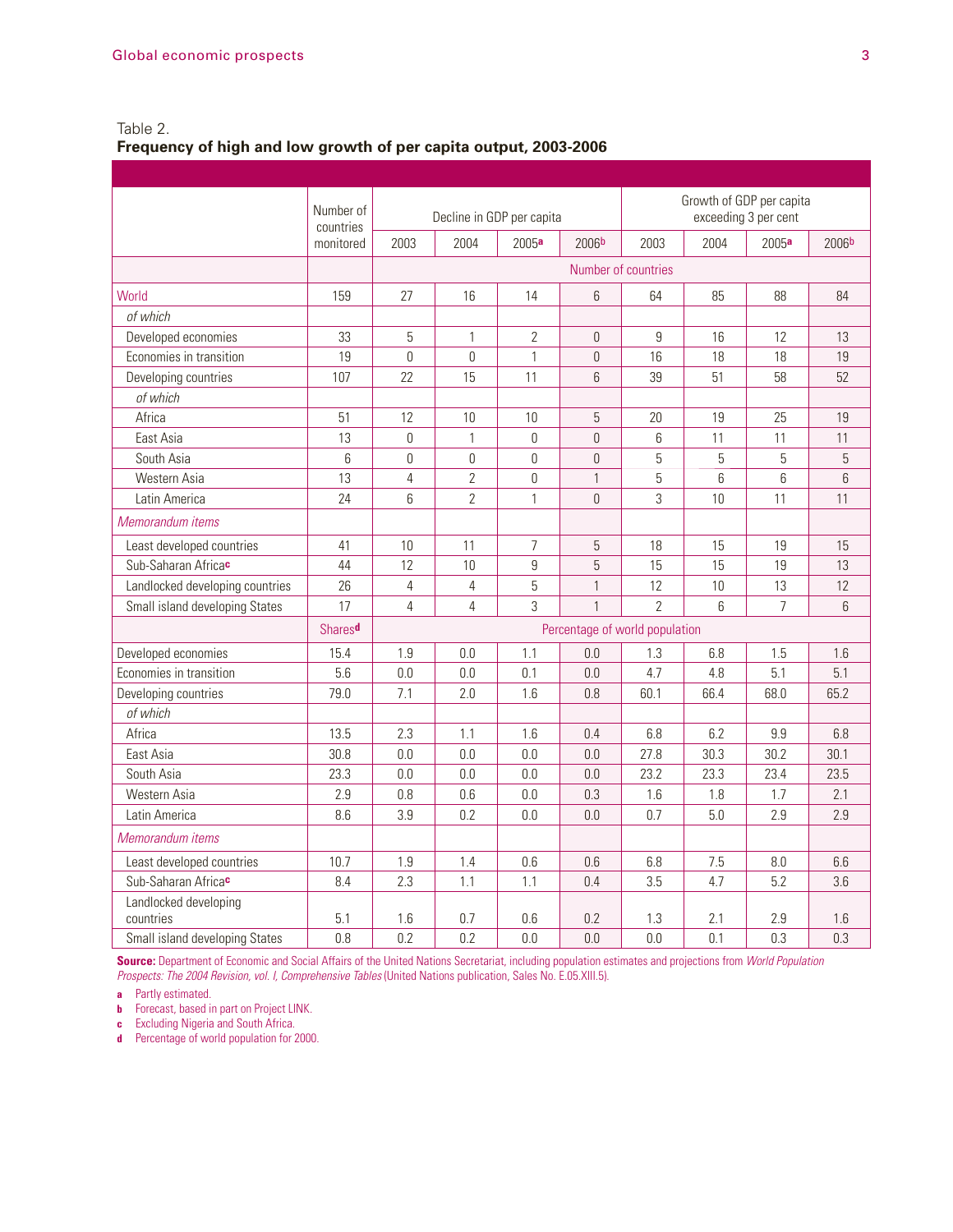Headline *inflation* rates have edged up markedly in a majority of countries, driven mainly by higher oil prices. Core inflation rates, excluding such highly volatile components as the prices of energy and food, have been much more stable, indicating that the pass-through of higher oil prices into overall inflation has been limited. Inflation expectations, as measured by various surveys and market indicators, remain tame.

Core inflation rates in most developed countries range between 1 and 3 per cent, within the bound of inflation targets set by those countries, although in some the rates are near the upper bound of the targets. A long period of deflation in Japan is expected to come to an end in 2006. Inflation is accelerating in some economies in transition, and more inflation pressures are building up in many developing countries, particularly the oil-importing countries. Inflation has decelerated in Latin America and in Africa inflation rates have also fallen in most countries, except in the case of those few where high inflation has more to do with structural problems than with the increase in oil prices.

A number of developing economies have contained the rise in domestic oil prices relative to the increase in international oil prices through various measures, including subsidies, at the cost of putting pressure on fiscal balances. Such measures to smooth spikes in global oil prices can be only temporary, given the magnitude of the oil price increases and the difficulties in sustaining large fiscal deficits. As these countries reduce these measures, a stronger direct impact of higher oil prices on inflation is expected, as is already the case in Indonesia and a few other economies.

## **A favourable international economic environment for developing countries and economies in transition**

Measured by such indicators as the international prices of commodities, the costs of external financing, capital flows and trade flows, many developing countries and economies in transition are still facing a generally auspicious international economic environment (see table 3). In the outlook, however, such an environment will deteriorate somewhat: the fact that monetary conditions in major economies are tightening, real interest rates in global capital markets are rising, and the global imbalances are still widening, may lead to a disorderly adjustment and instability for global currency and financial markets.

The growth of world *merchandise trade* has stabilized at a moderate annual pace since 2005, but is still at 7-8 per cent. The exports of developing countries continue to grow faster than those of developed countries, thereby increasing their share in the world market. This increase is particularly evident for some of the most dynamic developing countries, such as China and India, whose exports are growing at an annual rate of 20 per cent or more. An expected rebound of business investment in many countries from the weakness of the past few years may lead to increases in global demand for capital goods, thereby raising the exports of major developed countries such as the United States and Germany. Meanwhile, continued robust growth in a few large developing countries should sustain strong international trade flows of energy and primary commodities.

The momentum of international trade in the future will depend in part on the progress in *multilateral trade negotiations*. The Sixth Ministerial Conference of the World Trade Organization held in Hong Kong Special Administrative Region (SAR) of China in December 2005 achieved modest results. An agreement was reached to eliminate all forms of agricultural export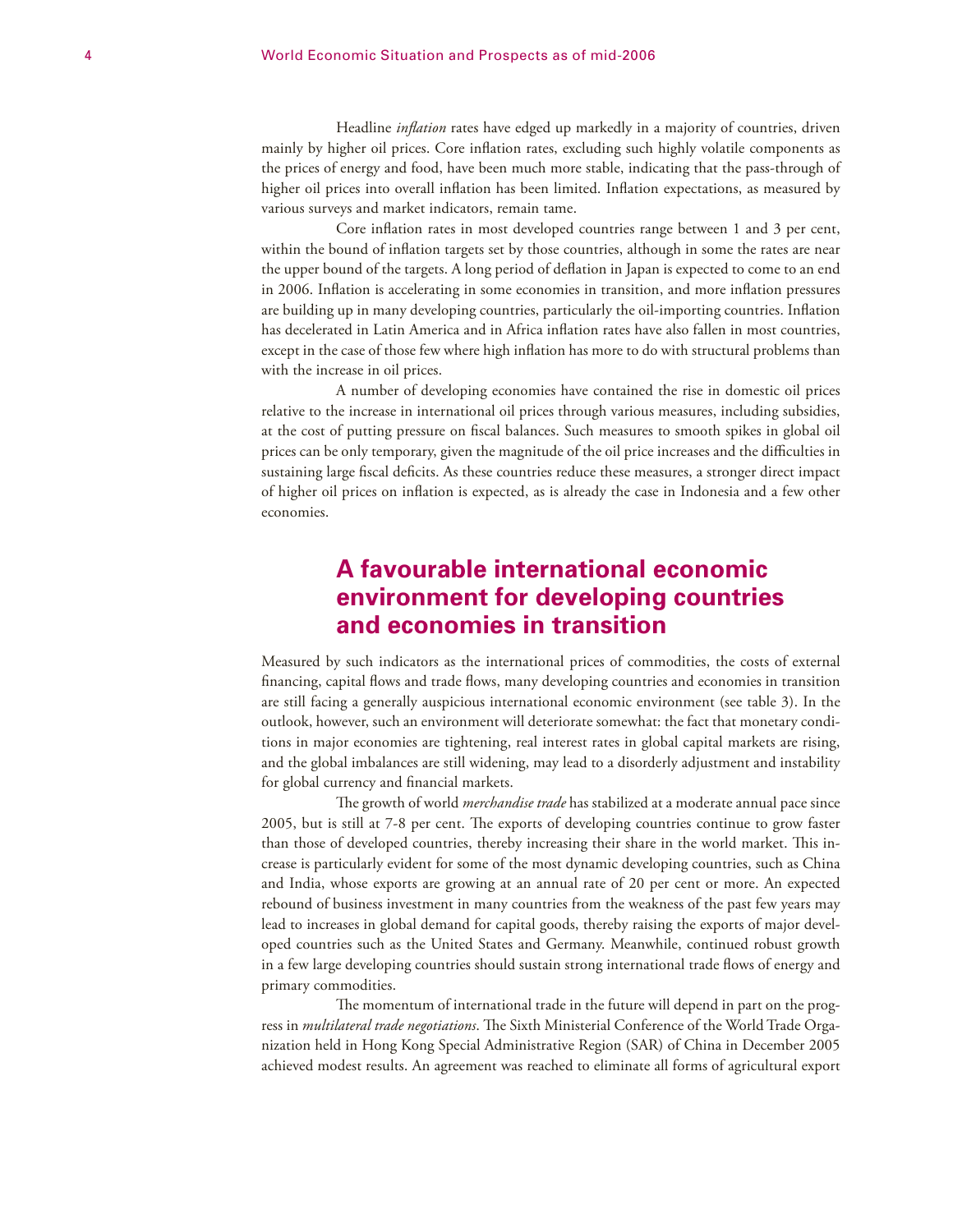| able |  |  |
|------|--|--|
|      |  |  |

#### **Indicators of the international economic environment, 2000-2006**

|                                                                  | 2000     | 2001     | 2002     | 2003       | 2004     | 2005a    | 2006 <sup>b</sup> |
|------------------------------------------------------------------|----------|----------|----------|------------|----------|----------|-------------------|
| World trade merchandise                                          |          |          |          |            |          |          |                   |
| Growth of volume of world exports (percentage)                   | 10.8     | $-0.9$   | 3.0      | 6.4        | 11.0     | 7.1      | 7.0               |
| Value of exports from developing countries (billions of dollars) | 1913.6   | 1797.5   | 1938.4   | 2 2 8 5 .5 | 2876.9   | 3524.8   | 3911              |
| United States trade deficit (billions of dollars)                | 378      | 362      | 421      | 496        | 516      | 726      | 752               |
| <b>World prices</b>                                              |          |          |          |            |          |          |                   |
| Oil (Brent) (dollars per barrel)                                 | 28.3     | 24.4     | 25       | 28.9       | 38.3     | 54.43    | 63                |
| Non-fuel commodities (index: 2000=100)                           | 100      | 96       | 97       | 105        | 126      | 141      |                   |
| Manufactures (index: 2000=100)                                   | 100      | 98       | 98       | 107        | 115      | 118      |                   |
| Real prices of non-fuel commodities (index: 2000=100)            | 100      | 98       | 99       | 98         | 110      | 119      |                   |
| Exchange rate of the United States dollar                        |          |          |          |            |          |          |                   |
| Nominal trade-weighted index<br>(January 1997=100)               | 119.4    | 125.9    | 126.7    | 123.2      | 113.6    | 111.56   |                   |
| Euros per dollar                                                 | 1.09     | 1.12     | 1.06     | 0.89       | 0.81     | 0.80     | 0.78              |
| Yen per dollar                                                   | 107.8    | 121.5    | 125.4    | 115.9      | 108.2    | 110.2    | 110.0             |
| Financial flows to developing countries (billions of dollars)    |          |          |          |            |          |          |                   |
| Net transfer of resources                                        | $-192.4$ | $-163.6$ | $-215.6$ | $-302.1$   | $-374.0$ | $-483.4$ |                   |
| Official development assistance                                  | 53.8     | 52.4     | 58.3     | 69.1       | 79.6     | 106.5    |                   |
| Net direct investment                                            | 140.8    | 152.8    | 114.4    | 134.4      | 153.7    | 172.1    |                   |
| Global interest rates (percentage)                               |          |          |          |            |          |          |                   |
| LIBOR <sup>c</sup> interest rate                                 | 6.6      | 3.7      | 1.9      | 1.2        | 1.8      | 3.8      |                   |
| Spread on developing-country bonds (percentage)                  | 7.5      | 8.4      | 7.8      | 5.6        | 4.4      | 3.0      |                   |

**Source:** Department of Economic and Social Affairs of the United Nations Secretariat, based on Project LINK and international sources.

**a** Partly estimated.

**b** Forecast, based in part on Project LINK.

**c** London Interbank Offered Rate.

subsidies by the end of 2013, in a progressive manner. Developed countries agreed to provide duty- and quota-free market access for products originating from the least developed countries by 2008. This would apply to all products, except that the preference-giving countries will have the option to exclude up to 3 per cent of the number of products originating from least developed countries. Another decision was made to eliminate all forms of export subsidies for cotton by developed countries in 2006 and to grant duty- and quota-free access for cotton exports from the least developed countries. The Conference also recognized the importance of "aid for trade" to help developing countries, particularly the least developed countries, improve supply-side capacity and trade-related infrastructure in order to implement and benefi t from World Trade Organization agreements and cope with short-term adjustment costs associated with trade liberalization. A more concrete agenda was set for further negotiations in order that consideration of all the items in the Doha agenda might be completed by the end of 2006. Progress in the early part of 2006 however, has been disappointing: the negotiations at the World Trade Organization failed to meet the deadline of 30 April for establishing modalities for agricultural and non-agricultural market access, as a result of persistent disagreement among the member countries.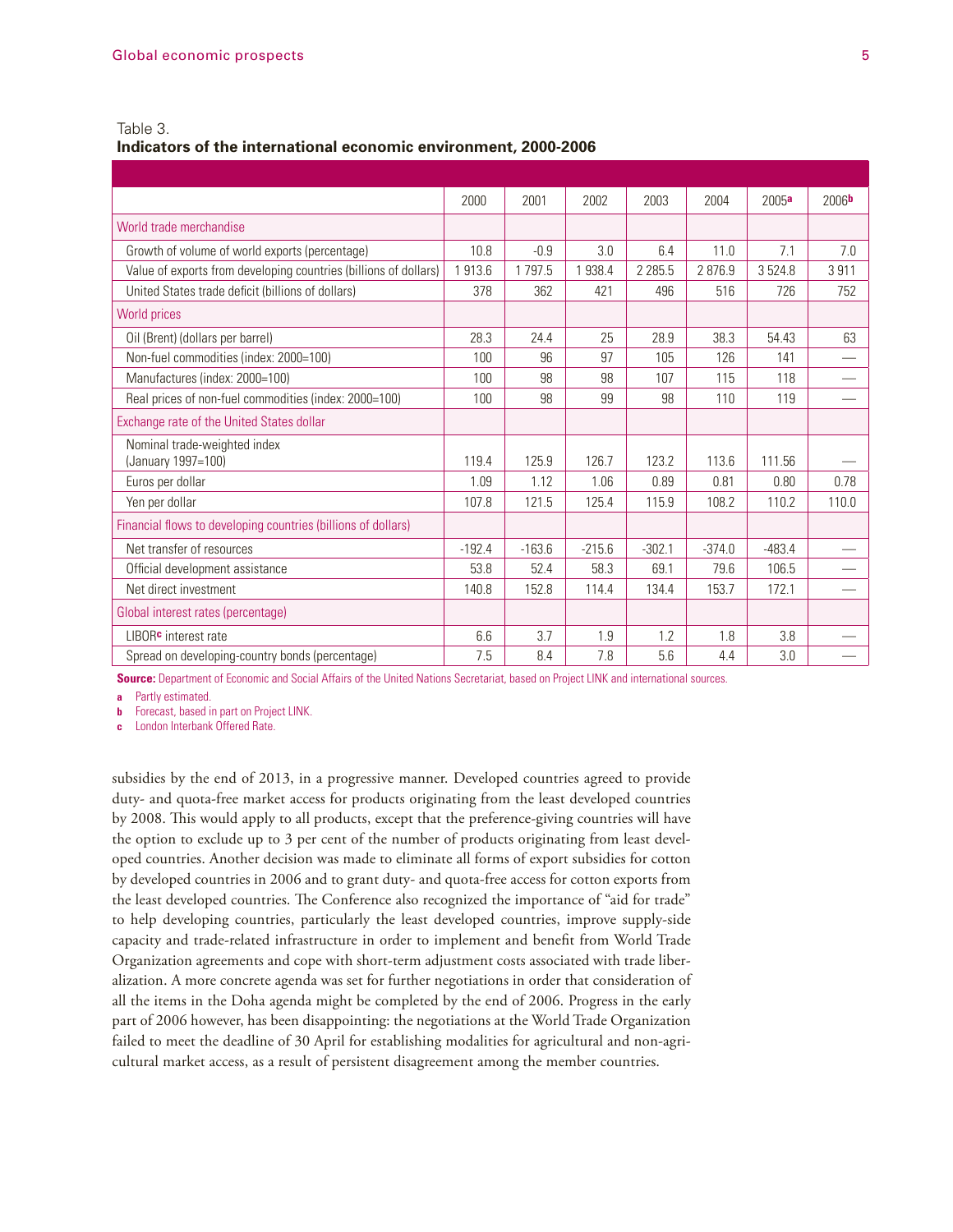The *terms of trade* continue to improve for many commodity-exporting developing countries. Oil prices, which had more than doubled over the past two years, climbed further during the early part of 2006, surging to \$75 per barrel in mid-April. While the prices of precious metals have approached their highest levels in decades, the prices of base metals and minerals have also continued on the up trend of the past few years. Only the prices of a few beverage and food commodities have experienced some moderation. At issue is the sustainability of the upward trend in the prices of most commodities. A strong demand for primary commodities stemming from the robust growth in China, India and some other developing countries and the tight supply capacity in some commodities have been the key factors behind the increase in these prices over recent years, but there have also been other factors beyond the economic fundamentals, such as heightened geopolitical uncertainties and market speculation. These non-economic factors have made the prices more volatile than otherwise and have led to an inefficient allocation of resources for both the producers and the users of primary commodities. In view of the past history of high volatility in commodity markets, primary commodity exporting countries should be vigilant about the risk of a sharp reversal in prices.

*Private capital flows* to emerging market economies had been strong in 2005, and the momentum continued in the early part of 2006, but a certain degree of moderation is expected in the outlook, particularly in non-foreign direct investment (FDI) flows, as most of the favourable conditions that bolstered capital flows over the past two years seem to be phasing out. Despite buoyant private capital markets, the net transfer of financial resources to developing countries is becoming increasingly negative; there is a rising flow of capital — net of interest and other investment income — moving from developing to developed countries. Net transfers are still positive, but declining, for sub-Saharan Africa. This flow of resources from poor to rich countries has increased over the past 10 years and the widening external deficit of the United States is absorbing the major share of those transfers.

The external financing costs for emerging market economies remain low: the spreads in the Emerging Markets Bond Index (EMBI) reached all-time lows in the first quarter of 2006. The current level of spreads, however, may not be sustainable, as debt ratios in some countries are high. More importantly, a noticeable spike in the benchmark long-term rates of the United States Treasuries in March-April 2006 may be worth noting. During the past two years, when the United States Federal Reserve Board had raised the policy interest rates by about 400 basis points, long-term interest rates stayed unusually low, leading to a flattened yield curve, which was considered a "conundrum" by some analysts. In March-April 2006, however, interest rates of the long-term United States Treasuries moved up by about 50 basis points, to push the rates to the highest level in four years. The factors behind the recent increases in the long-term interest rates seem to extend far beyond the concerns about higher inflation. For example, a comparison of 10-year yields on Treasuries and 10-year Treasury Inflation-Protected Securities has shown that only one third of the recent rise in long-term interest rates could be attributed to a higher inflation expectation, while the rest reflected an upward adjustment in investors' assessment of other risks in the future. One of these possible risks is an abrupt adjustment in the global imbalances. The current levels of long-term interest rates are still not high by historical standards, but the recent move indicates once again that international investors' risk-aversion can change quickly.

*Official development assistance (ODA)* has recently increased in nominal terms, but the amount of aid received by the least developed countries in recent years, excluding resource flows for emergency assistance, debt relief and reconstruction, was only marginally higher than that of a decade ago. In 2005, some progress was made in official development cooperation. The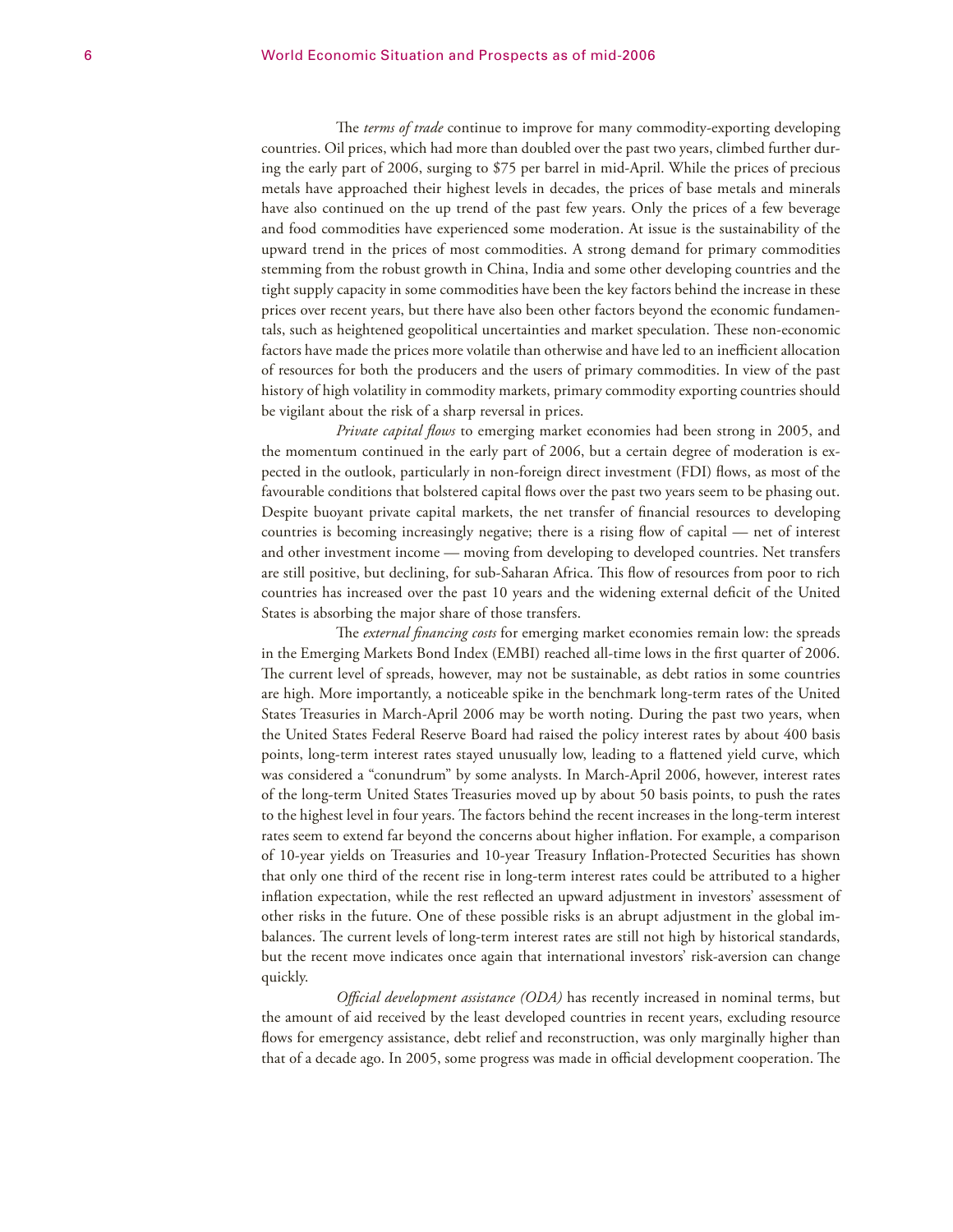international community reiterated that improving the quality of aid was as important as mobilizing more aid. Meanwhile, developing countries, particularly in Africa, have continued their efforts to forge a multi-actor and multidimensional partnership with the developed countries, focusing on efforts towards capacity-building, establishing and maintaining peace and security, and building an enabling climate for business investment. Yet, many more efforts are needed for donor countries to live up to the commitments made at the 2005 World Summit.

A few more countries reached the completion point in 2005 under the Heavily Indebted Poor Countries (HIPC) Initiative, with its implementation continuing to progress slowly. As a result of debt relief under the HIPC Initiative, most debt indicators of developing countries have improved, including the debt-service ratios.

## **Downside risks** Further deterioration in global imbalances

Global imbalances have continued to widen in 2006. The current-account deficit of the United States surpassed \$800 billion in 2005 and is expected to exceed \$900 billion in 2006. On the other hand, oil-exporting countries continue to experience increases in their surpluses, Asian economies as a whole appear to have stabilized their large surplus at the level of 2005, the euro area's external account is in balance, and the rest of the European developed countries still have some surplus as a group.

According to some analysts, global imbalances reflect a worldwide "savings glut", as is evident from two concurrent trends: a number of countries with high savings rates, mainly in Asia, seem to have enlarged their positive saving-investment gaps over the past few years, and long-term interest rates worldwide have been at exceptionally low levels.**<sup>4</sup>**

However, both global savings and investment rates have been persistently on the decline since the 1970s, reaching an historical low point in 2002 and rebounding only slightly since. The increased saving-investment gaps in most countries running current-account surplus are primarily due to a weakening of investment growth. Declining or stagnant investment rates also characterize recent trends in the dynamic Asian economies as well as other developing countries, with China being the only exception. Business investment, relative to GDP, is clearly below historical averages in the major economies, such as Germany, Japan and the United States, despite low interest rates and remarkably buoyant corporate profits and savings. Thus, instead of a global glut in savings associated with the global imbalances, there is a global "anaemia" in investment.

Meanwhile, the sustainability of the present global imbalances should be judged not only from the savings-investment and current-account positions but also, and more importantly, from the net foreign asset positions of the major economies. Net foreign liabilities of the United States have increased to over \$3 trillion, representing about 25 per cent of its GDP. Normally, increases in the net debt ratio could trigger expectations of exchange-rate depreciation, and cause foreign investors to be less interested in holding assets of the debtor country, unless compensated through a higher interest rate. The case of the United States is not normal, however, owing to the fact that the United States dollar is the international reserve currency. Despite the fact that the United States is the world's largest net debtor country, income earned on foreign assets held by United States agents is higher than what the country pays on its foreign liabilities. Rates of re-

**<sup>4</sup>** See *World Economic Situation and Prospects 2006* for a more detailed discussion on the issue of global imbalances.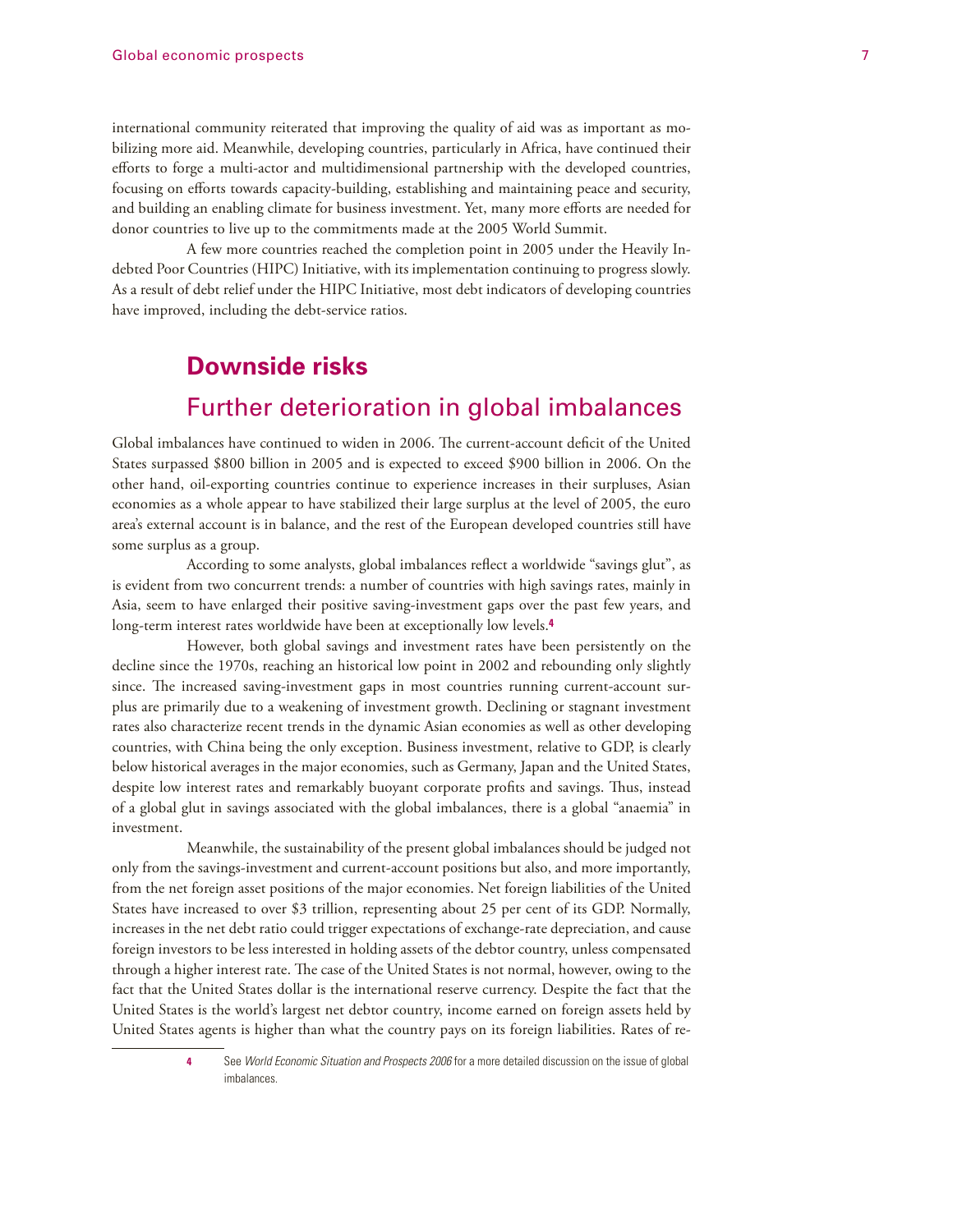turn on United States direct investment abroad appear to be substantially higher than on United States-based assets. In addition, the depreciation of the dollar against other major currencies has increased the value of United States foreign holdings and contained the rise in the value of its liabilities. In the outlook, the net investment income balance of the United States may turn into a deficit in 2006 as a result of the rising interest rates and more accumulation of foreign debt.

A large devaluation of the dollar would be the prelude to a disorderly adjustment of global imbalances, as it would undermine confidence in the dollar and likely trigger a swift retreat from dollar assets. A substantial devaluation of the United States dollar would also lead to significant negative wealth effects for many other developed and developing countries holding dollar-denominated assets, and depress aggregate demand in those countries and in the world economy as a whole. Therefore, restoring the global imbalances solely through major exchangerate realignment seems neither an adequate nor an efficient path. After a rebound in 2005, the exchange rates of the United States dollar vis-à-vis other major currencies have resumed the depreciation trend in 2006. At the same time, the dollar has also continued to depreciate against the currencies in many developing countries.

While the baseline outlook assumes no abrupt adjustment of the global imbalances in 2006, there does loom the risk of a disorderly adjustment of global imbalances leading to a worldwide recession and destabilization of global financial markets. The worst-case scenario would be an abrupt retrenchment in the spending of households and businesses in the major deficit country, the United States, triggered by a sharp erosion of the willingness of the surplus countries to hold dollar-denominated assets and thereby continue financing the deficits of the United States. In such a scenario, the rebalancing would generate a substantial contraction, not only in the United States, but in the world economy as a whole, accompanied by a precipitous change in exchange rates and a detrimental shock to financial markets.

### Risks associated with oil prices

Oil prices, in terms of the price of Brent oil, surged to \$75 per barrel in mid-April 2006, the highest level in nominal terms, although still about 10 per cent below the peak of 1980 when measured in comparable (real) dollar prices. While the increases in oil prices in the past few years, since 2003, could be attributed mainly to a stronger-than-anticipated growth in global oil demand, the further rise in oil prices since the second half of 2005 has largely been driven by factors associated with the uncertainties on the supply side. After an exceptionally strong increase in 2003-2004, growth of global oil demand since 2005 has slowed to the average pace of the past three decades. On the supply side, excess capacity in most oil-producing countries remains limited. As a result, oil prices have been highly sensitive to any perceptible risks of possible disruptions in oil production. While the spikes in oil prices during the fourth quarter of 2005 were caused by the hurricane damages in the United States, the recent price surge in 2006 has been associated with the heightened geopolitical concerns about the situation in the Islamic Republic of Iran, Iraq and Nigeria. The impact of these concerns on oil prices was also exacerbated by speculation in the oil futures market.

Thus far, world economic growth has not been visibly affected by the higher oil prices because their recent upward trend has not been accompanied by major curtailment in oil supply. Negative welfare effects from higher costs for producers and consumers have been offset by the continued growth in income. Should the push no longer come from the demand side, but rather from restrictions on the supply side — as was the case with the oil shocks of the 1970s and early 1980s - world output growth could be substantially hurt. The risk of such a supply-side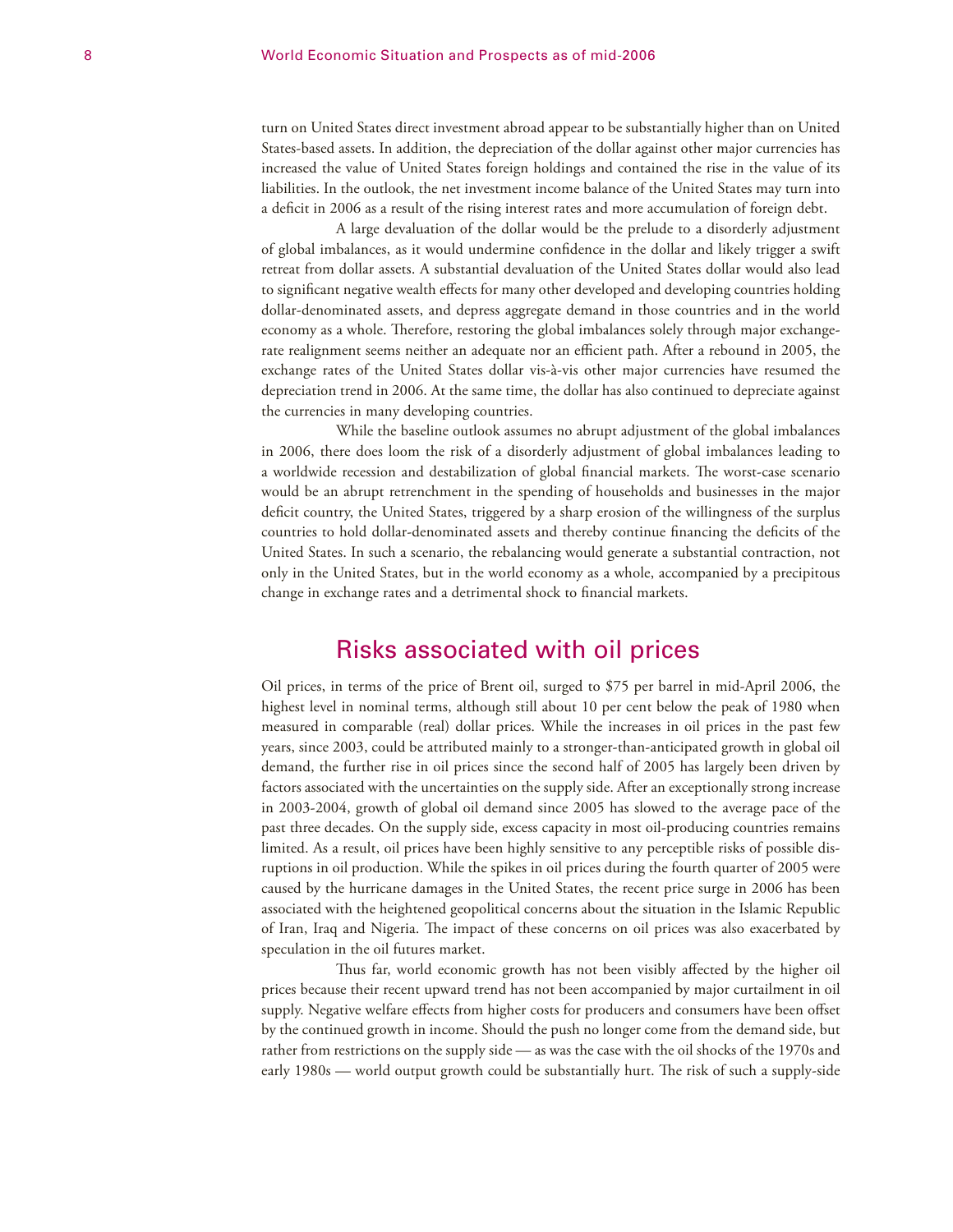#### shock to oil prices is certainly present, given the current tightness in global oil production capacity, a result of under-investment in the energy sector over the past two decades. New investment plans and policy incentives to redress this situation have been announced in several oil-exporting countries, but these solutions will raise production capacity only in the medium term. Shortages in drilling equipment, technical personnel and service company capacity may impede capacity growth over the next two to three years. The significant upward movement in the prices of long-run oil futures reflects the expectation in the market that existing production capacity will remain constrained for some time to come. In the short run, major supply disruptions could well be caused by various unforeseen factors, including geopolitical tensions and natural disasters. Should such disruptions occur, a combination of much higher oil prices and the shortage in the oil supply would choke off world economic growth.

## Bursting of the housing market bubble

A number of economies have experienced substantial appreciation in house prices over the past decades. Various housing indicators in those countries, such as the affordability ratio, the priceto-rent ratio, the mortgage loans-to-GDP ratio, and the ownership ratio, are at historical highs, suggesting a peak in the value of houses relative to the underlying economic fundamentals. Moreover, indications of possible bubbles in house prices, at least in some countries, are also visible from the increase in speculative activities. For example, in the United States, turnover in housing markets has increased, the share of investment-oriented house purchases has risen and novel mortgage products such as interest-only loans, innovative forms of adjustable rate mortgages and the allowance for a limited amount of negative amortization have been proliferating, thus enabling many marginally qualified and highly leveraged borrowers to purchase homes at inflated prices.

Part of the housing boom in recent years can be attributed to various country-specific features, but low interest rates and easier access to mortgage loans seem to be the common factors for most of the countries concerned. Therefore, an increase in interest rates can lead to a flattening or reversal in the growth of house prices, turning the positive growth contributions of the housing sector into negative ones. As an example, the recent notable growth moderation in Australia and the United Kingdom of Great Britain and Northern Ireland was unambiguously attributable to a cooling down of the housing sector. Various leading indicators in early 2006 have also shown a slowdown in the housing sector in the United States. In the best case, a cooling off in the housing sector will lead to only a moderation in private consumption. Should there be a significant drop in house prices, however, combined with a subsequent bank crisis (mortgage loans account for a sizeable proportion of total bank loans in some countries), as was the case in a number of countries in the past, the adverse impact on overall economic growth would be much larger.

For the global economy, the risks associated with the housing sector are serious, not only because of the large size of the economies concerned, but also because of an inextricable linkage between the increase in house prices and global imbalances. A number of economies that have seen substantial appreciation in house prices are also running large external deficits (relative to their GDP) and experiencing a decline in household savings to very low levels. In that regard, the housing boom in those countries has been to some extent financed by borrowing from the high-saving countries running external surpluses. Therefore, a burst in house prices is likely to lead to an abrupt and contractionary adjustment of the global imbalances.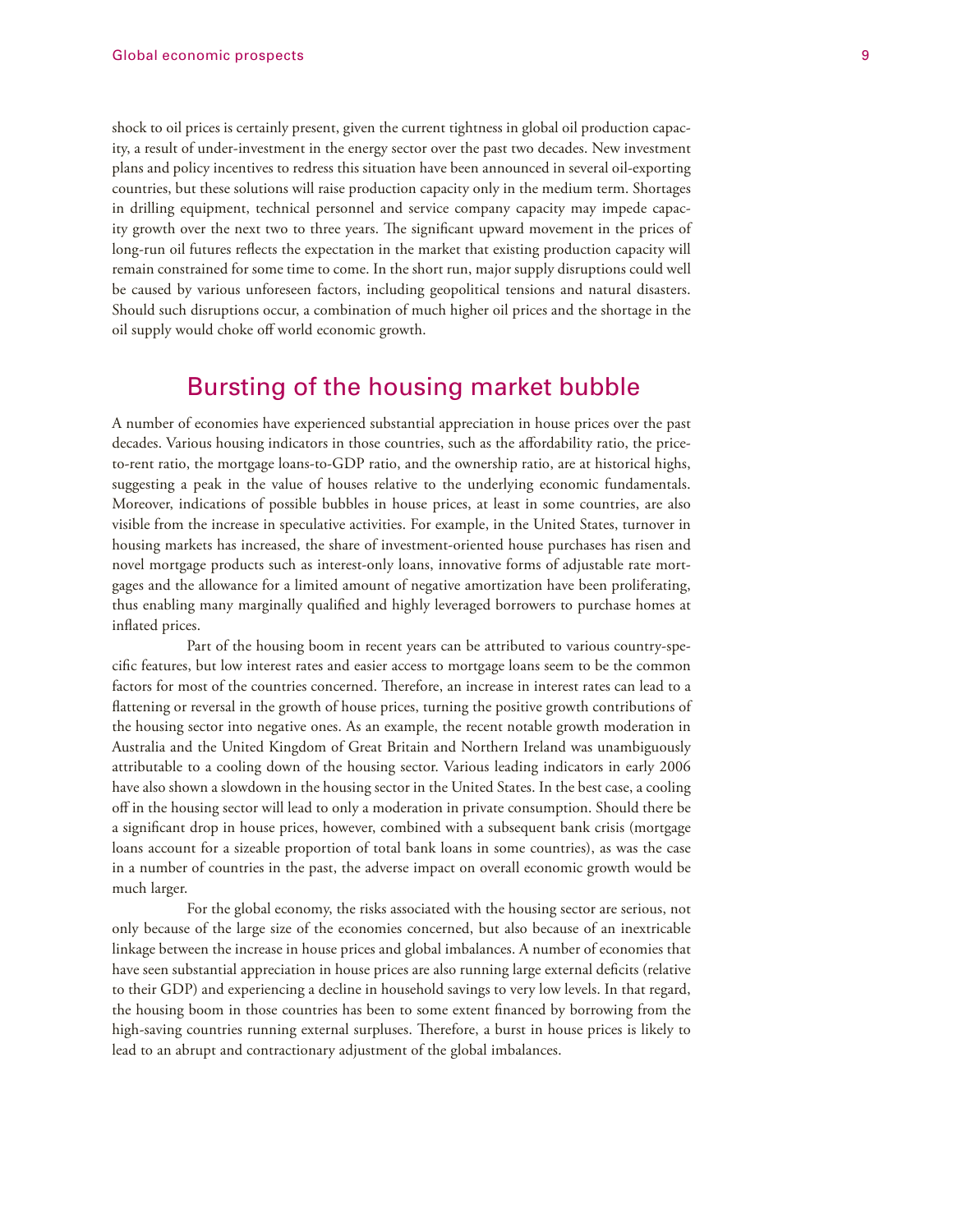### Risks of a global influenza pandemic

In the first four months of 2006, 63 new cases of human infections with avian influenza were reported, 39 of them fatal. Total mortality has thus risen to 122 since the first recorded outbreak of infection with the A (H5N1) strain of the virus in Hong Kong SAR in 1997.**5** In addition to the increased number of human infections, there has also been a geographical spread of the incidence of the virus in animals reaching South and Central Asia, as well as Europe and Africa.

If avian influenza remains in essence a bird disease, the economic impact will be limited to the poultry sector, as well as to upstream and downstream industries. A larger risk, however, is that the virus could so mutate as to become efficiently transmissible through humanto-human contact, resulting in large social and economic costs on a global scale. According to the World Health Organization (WHO), the world is closer to a pandemic now than it has been at any time since 1968.**<sup>6</sup>**

To assess the potential economic impact, several studies have drawn on past experiences with severe acute respiratory syndrome (SARS) in 2003 and with the three influenza pandemics of the twentieth century (in 1918-1919, 1957-1958 and 1968-1969). These estimates of economic costs vary in a large range between 0.1 and 10 per cent of GDP in the year of the pandemic, depending on underlying assumptions and types of models (see table 4). One general perception, however, is that any economic downturn will be of only short duration, as production, consumption and investment are likely to rebound quickly after the pandemic.

While no country will be spared in the case of a pandemic outbreak, countries with higher population density and lower levels of development are likely to be hit the hardest (relative to GDP). The level of integration into global trade and financial flows and the sectoral composition of an economy also play an important role, as more open economies stand to lose more from possible interruptions of trade and financial flows, and certain sectors (mostly services) are likely to be more vulnerable to behavioural changes than others.

On the supply side, absenteeism — owing to illness, the need to care for relatives, and/or the fear of being infected — in combination with reduced labour productivity,**7** is likely to have a sharp, but temporary impact on economic activity. Only to a limited extent will this be mitigated by the possibility of telecommuting. The absolute number of possible deaths, which it has been estimated would lie between 5 million and 150 million worldwide, might also affect GDP in the longer term, through the effects of those deaths on the labour force and dependency ratios.

Demand-side factors, while also temporary, are even harder to estimate, as they are largely subject to psychological responses. Drawing on the experiences with SARS, most studies assume that the demand-side effects can also be severe, as households would hold back consumption, either for lack of income or for fear of contagion in public spaces. Investment is also likely to be postponed until the end of the pandemic.

<sup>5</sup> World Health Organization data, available from http://www.who.int/csr/disease/ avian\_influenza/en/ (accessed 9 May 2006).

<sup>6</sup> World Health Organization, "Avian influenza: assessing the pandemic threat" (WHO/CDS/2005.29) (Geneva, January 2005), available from http://www.who.int/csr/ disease/influenza/H5N1-9reduit.pdf (accessed 9 May 2006).

**<sup>7</sup>** Labour productivity is expected to decrease because of a likely reduction in other essential production inputs.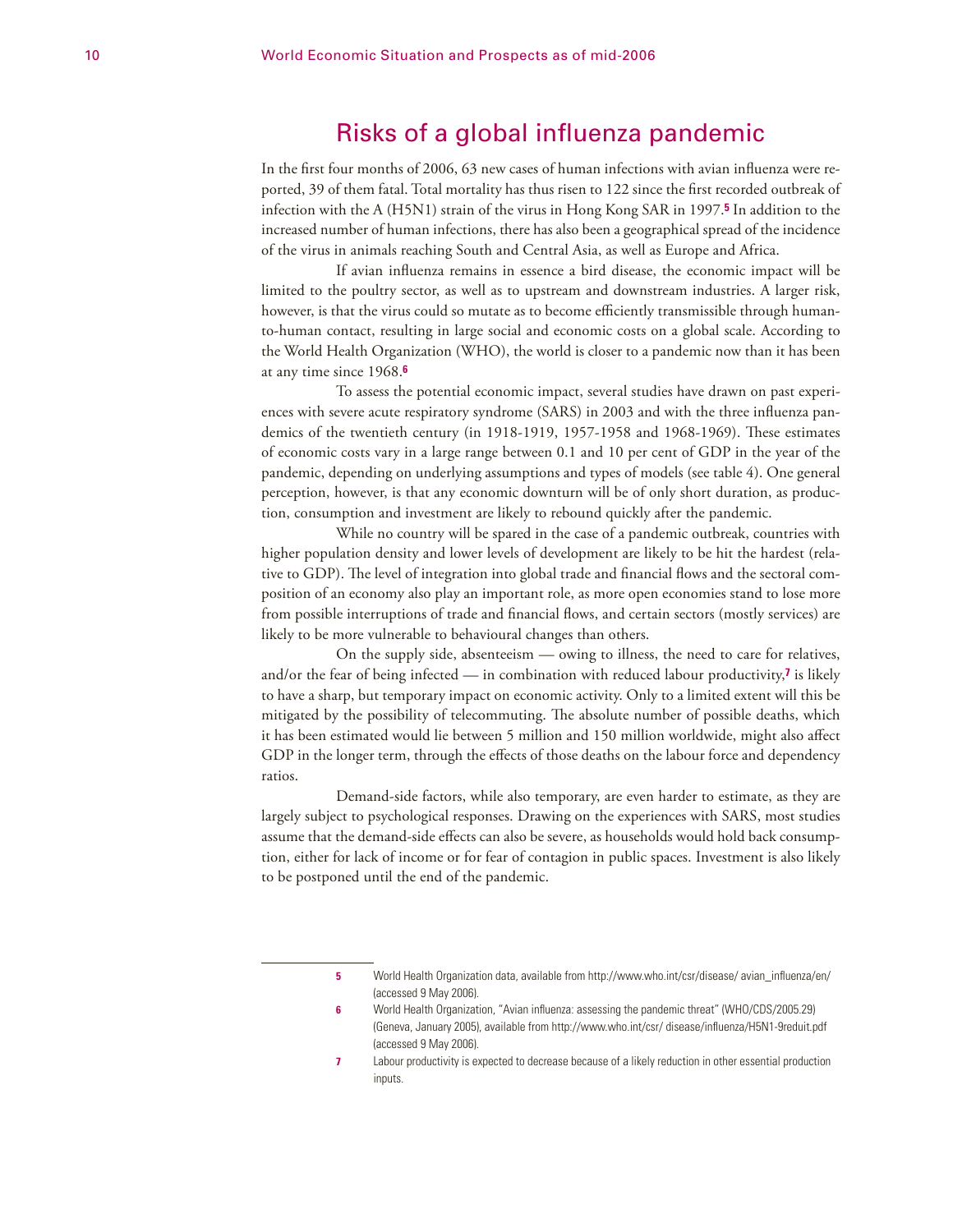#### Table 4.

#### **Percentage points of GDP growth decline**  in the year of an avian flu pandemic

| Study                  | Region               | Scenario | Demand-<br>side effect | Supply-<br>side effect | <b>Total effect</b> |
|------------------------|----------------------|----------|------------------------|------------------------|---------------------|
| ADBa                   | Asia                 | Mild     | 2.3                    | 0.3                    | 2.6                 |
|                        |                      | Severe   | 6.5                    | 0.3                    | 6.8                 |
| <b>CBOb</b>            | <b>United States</b> | Mild     | 0.5                    | 1.0                    | 1.5                 |
|                        |                      | Severe   | 2.0                    | 3.0                    | 5.0                 |
| <b>CDFc</b>            | Canada               | Mild     | 0.0                    | 0.1                    | 0.1                 |
|                        |                      | Moderate | 0.1                    | 0.2                    | 0.3                 |
|                        |                      | Severe   | 0.4                    | 0.3                    | 0.7                 |
|                        |                      | Ultra    | 0.4                    | 0.5                    | 0.9                 |
| Brookings <sup>d</sup> | United States (and   | Mild     | 0.0                    | 0.6                    | 0.6                 |
|                        | other countries not  | Moderate | 0.2                    | 1.2                    | 1.4                 |
|                        | reported here)       | Severe   | 0.4                    | 2.7                    | 3.0                 |
|                        |                      | Ultra    | 0.8                    | 4.8                    | 5.5                 |
| <b>BMO NBe</b>         | Global               | Mild     | 0.5                    | 1.0                    | 1.5                 |
|                        |                      | Severe   | 2.0                    | 3.0                    | 5.0                 |
| Glf                    | Global               | Mild     |                        |                        | $1 - 2$             |
|                        |                      | Moderate |                        |                        | $3-4$               |
|                        |                      | Severe   |                        |                        | $4 - 5$             |
|                        |                      | Ultra    |                        |                        | $6 - 10$            |

**Sources:** BMO Nesbitt Burns and United Nations staff research.

- **a** Asian Development Bank: Erik Bloom, Vincent de Wit and Mary Jane Carangal-San Jose, "Potential economic impact of an avian flu pandemic", *ERD Policy Brief*, No. 42 (Manila, Asian Development Bank, November 2005).
- **b** Congressional Budget Office, "A potential influenza pandemic: possible macroeconomic effects and policy issues" (Washington, D.C., Congressional Budget Office, December 2005).
- **c** Canadian Department of Finance, Economic Analysis and Forecasting Division, "The economic impact of an influenza pandemic", mimeo (Ottawa, February 2006).
- **d** Brookings Institution: Warwick McKibbin and Alexandra Sidorenko, "Global macroeconomic consequences of pandemic influenza" (Washington, D.C., and Sydney, Australia, The Brookings Institution and Lowy Institute for International Policy, February 2006).
- **BMO Nesbitt Burns: Sherry Cooper, "The avian flu crisis: an economic update", BMO Nesbitt Burns special report (March** 2006).
- **f** Global Insight, "World overview: first quarter 2006", pp. 16-19, available from http://www.globalinsight.com/.

## **Policy stance and policy implications** Current macroeconomic policy stance

Among the developed countries, the United States, through its Federal Reserve Board, has continued monetary tightening. The Federal Funds Rate, after having risen to 5 per cent by mid-2006 from 1 per cent two years ago, is expected to remain unchanged for the rest of the year. Despite the lacklustre economic growth and generally fragile domestic demand in the euro area, the European Central Bank has also raised interest rates therein, indicating that the Bank's main policy concern has been focused on the inflation pressures from higher energy prices and/or that its estimate of the potential growth for the region is only near 2 per cent. The Bank of Japan has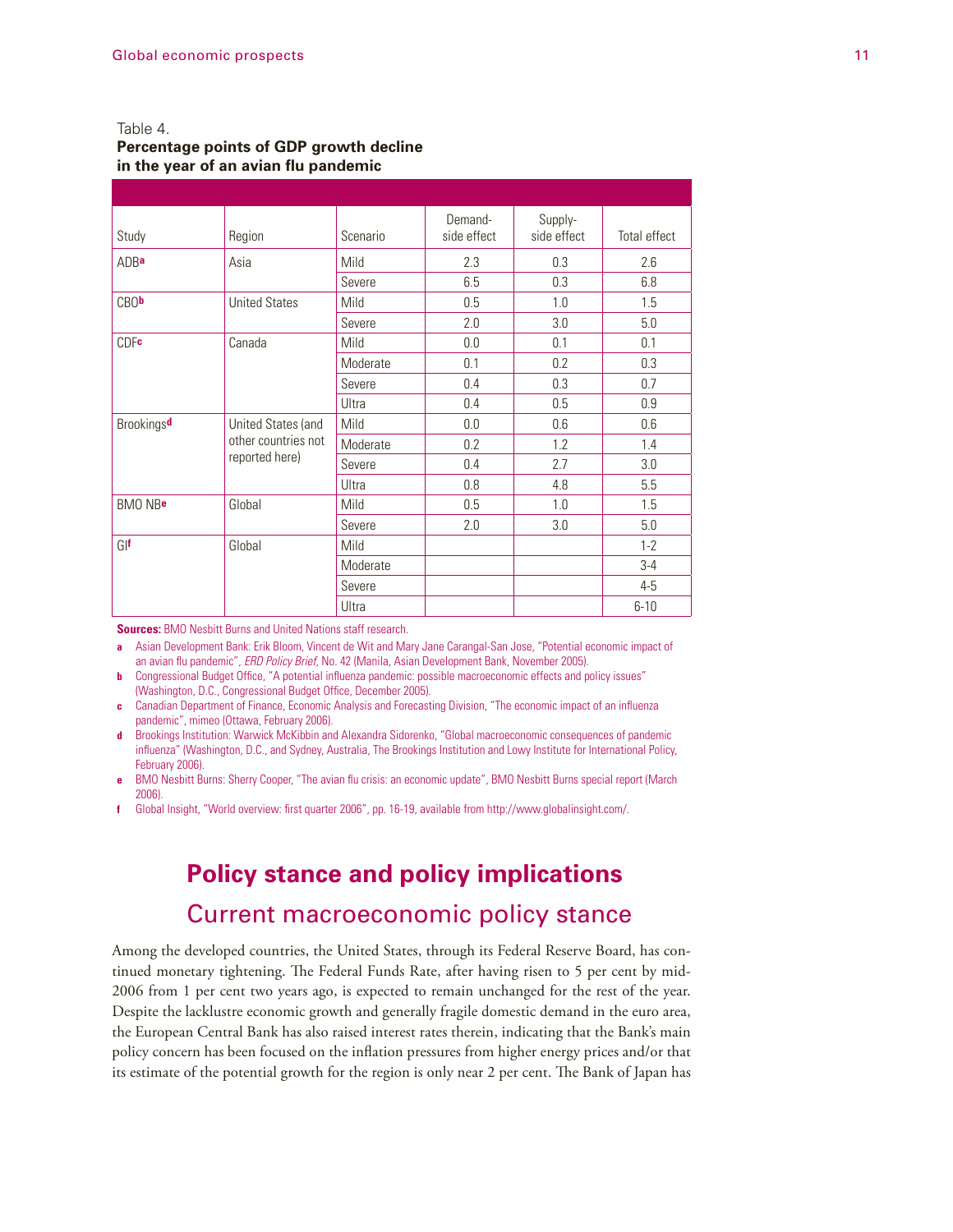abandoned the policy framework of quantitative easing, as deflation in the economy has ended, but short-term interest rates will likely stay very close to zero for the rest of 2006.

In most developing countries and economies in transition, further monetary tightening is expected, although in measured steps. This strategy holds in particular for most Asian economies, along with continued intervention in foreign-exchange markets and sterilization. In contrast, in Latin America, there remains room for easing in several countries with high interest rates and relatively low growth, such as Brazil and Mexico, as inflation has been contained within the target range. Authorities of other economies in that region, including those facing appreciation pressures, are expected to adopt a policy mix of tightening, foreign-exchange intervention and sterilization. While most African countries will maintain a cautious monetary policy stance, many economies in Western Asia are likely to raise interest rates. Meanwhile, despite some tightening, the monetary policy stance in most economies in transition will remain accommodative.

Fiscal policies are more country-specific. Fiscal policy in the United States is expected to remain slightly expansionary because of the expected increase in government spending on post-hurricane reconstruction. Fiscal policies in the countries of the euro area will likely remain restrictive because of the need to reach the targets established by the Stability and Growth Pact. Other European countries can maintain a neutral to mildly expansionary stance, while Japan is expected to continue its fiscal consolidation. Among the developing countries and economies in transition, most countries in Latin America, Africa and East Asia are likely to adopt more restrictive or cautious fiscal policies.

## Policy coordination for global rebalancing

The current macroeconomic policy-setting in the world economy lacks concerted actions to redress the global imbalances. Coordinated global adjustment will require measures that will stimulate savings in the deficit countries and domestic demand in the surplus countries. The United States will need to stimulate household savings and reduce public dissaving, which may come at the cost of lower growth in the short run as the fiscal and monetary stimuli are reduced. Expansionary macroeconomic policies in the surplus countries may compensate for the growth loss and stimulate United States exports. In Europe, economic stimulus should come primarily from interest rates' being kept down in an effort to stimulate private demand. Room for fiscal expansion is more limited in most countries. Yet more should be done to revitalize consumption and investment demand. Structural reform policies of recent years have thus far not been able to create such a stimulus. In Japan, continued financial sector reform and fiscal incentives to stimulate private investment demand should combine to reduce domestic savings and trade surpluses. Asian surplus countries should try to boost public and private investment rates, or if these are considered sufficiently high as in China, they should try to boost broad-based consumption demand, particularly through increasing wages and rural sector incomes.

When implemented in a timely and coordinated fashion, a cooperative policy approach could avoid a contractionary and/or disorderly adjustment of the global imbalances. Such an approach would require a substantial degree of international macroeconomic policy coordination involving a much broader forum of countries than that comprising the major economies of the G-8. Given its nature, the surveillance of international policy coordination would be a natural task for the International Monetary Fund (IMF). The role of IMF in such matters, however, has eroded over the past two decades or so. The Fund should remain the central institution charged with fostering global financial stability and growth, even though there may be no consensus as yet on how exactly it would achieve those targets. In effect, at the 2006 spring meetings, agree-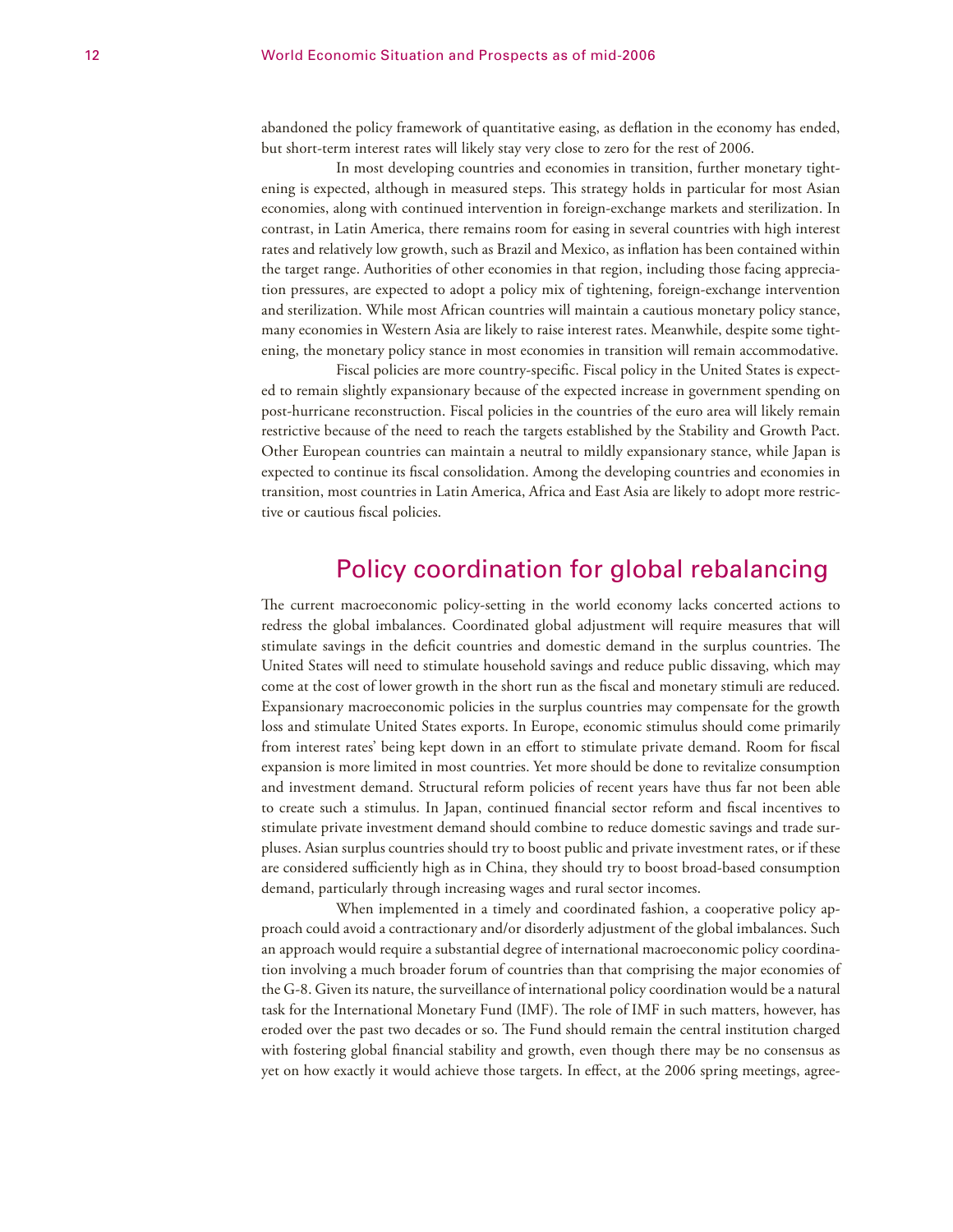#### ment was reached on a new framework for Fund surveillance. The new focus of the surveillance should be on multilateral issues, including global financial issues, and especially the spillover effects of one economy on others. To make multilateral surveillance effective for international policy coordination, the larger economies should be willing to accept advice from IMF.

## Prevention of an influenza pandemic

The prevention of an influenza pandemic or its containment, if one were to occur, should be considered a global public good. Once the virus becomes efficiently transmissible between humans, it will not stop at national borders. Efforts to contain the virus at its source, by culling infected poultry and taking follow-up measures to keep the virus from spreading to other animals or humans, are essential to decreasing the risk of a dangerous mutation. It is therefore in the international community's own best interest, apart from its purely humanitarian concerns, to assist poor countries in preventing and controlling outbreaks.

Owing to technical constraints and the limited scale of vaccine production, it will take several months after the first outbreaks to develop an effective vaccine, and more time to produce an adequate supply for the world's population.**8** Early quarantine measures and travel restrictions, as well as targeted treatment with antiviral drugs can buy valuable time for generating such a vaccine. This could help to attenuate the virulence of at least the second wave of the pandemic (past pandemics have typically occurred in two or three distinct waves over time).

Therefore, international cooperation and technical and financial assistance are essential. Preparedness and contingency planning is needed at the global, national and local levels in the public and private sectors. Surveillance measures, effective communication mechanisms, and quick-response capacities need to be established, and health-care systems must be prepared to handle peak numbers of patients. Increased international cooperation can also help both to improve the process of vaccine development and the scale of production and to step up efforts to produce and distribute antiviral drugs.

Costly preparatory measures for an uncertain event can be hard to justify in the presence of competing budget pressures, but they will likely pay off in the medium term, even if the A (H5N1) virus does not trigger the next global influenza pandemic. Improvements in the vaccine production process and the enhancement of international surveillance and communication mechanisms are a case in point. They can help to fend off future pandemics triggered by different influenza strains, and contribute to fighting other global diseases or coping with natural disasters. These medium-term benefits strengthen the case to be made for international cooperation and investment in pandemic prevention and preparedness.

## Regional outlook: highlights

Among *developed countries*, the economy of the *United States* is increasingly challenged by a number of structural macroeconomic weaknesses, despite exceptionally strong growth in the first quarter of 2006. Growth of private consumption is expected to slow considerably in the face of higher energy prices, rising interest rates and a cooling housing market. On the other hand, a continued modest improvement in employment could prevent household spending from experiencing an excessive retrenchment, and the prospects for business investment remain robust,

**<sup>8</sup>** While a prototype vaccine can be developed based on a subtype of the virus, in order to be effective it will have to be adapted to the exact characteristics of the yet unknown mutated version.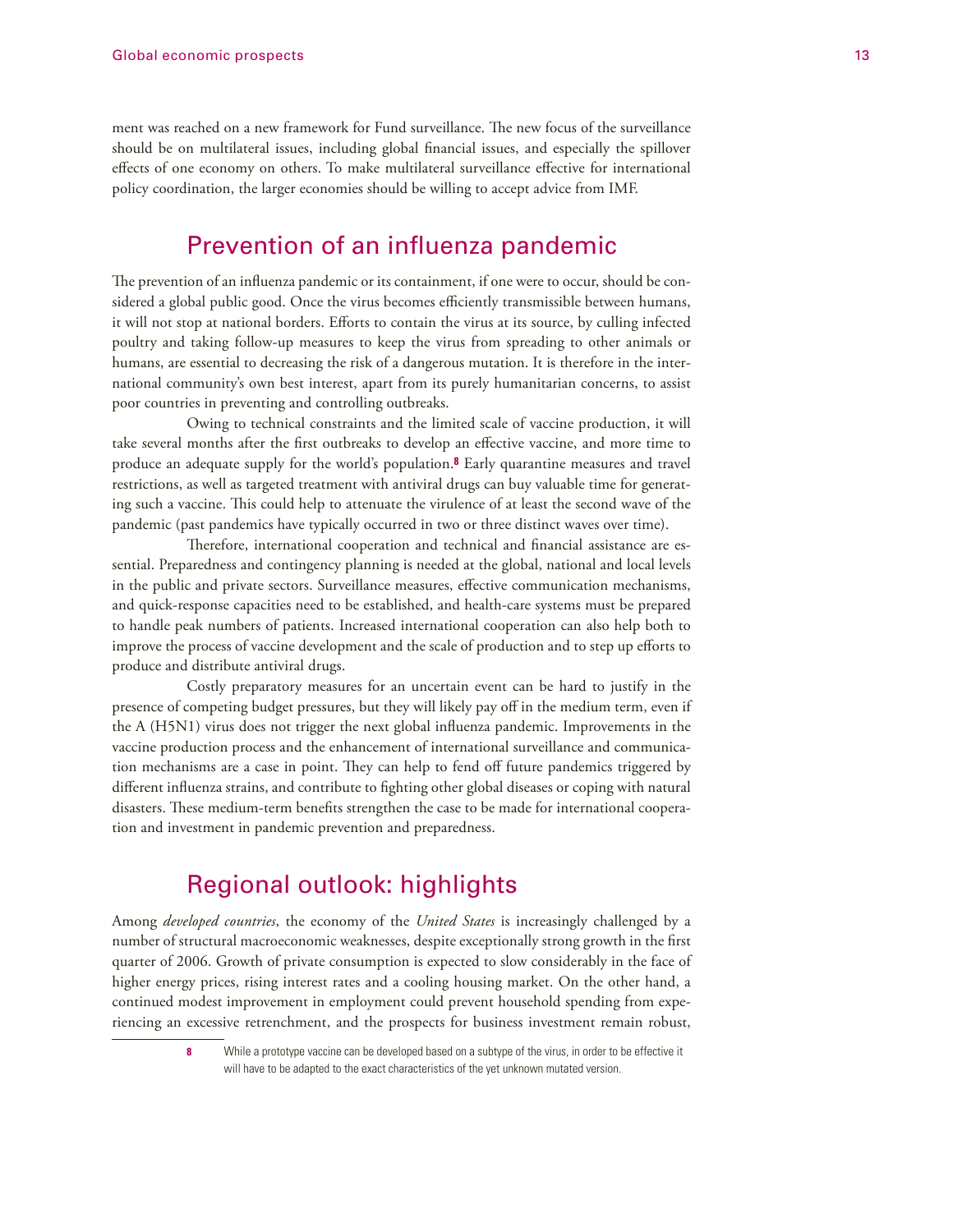buttressed by record corporate profits and ample cash positions. While the baseline outlook for GDP growth remains at about 3 per cent for 2006 as a whole, major downside risks exist: a larger-than-expected decline in house prices and/or further substantial increases in energy prices, for example, would lead to a much more severe downward adjustment in private consumption, which could, in turn  $\frac{1}{2}$  given the protracted large external deficit  $\frac{1}{2}$  cause an abrupt adjustment in the United States current-account imbalance, derailing not only its growth but also that of the world economy.

The growth prospects for *Western Europe* have improved, but only marginally. GDP growth in the euro area is forecast to be about 2 per cent for 2006, a slight upward revision of the forecast contained in *World Economic Situation and Prospects 2006*. A number of leading indicators are positive, with industrial confidence climbing steadily, particularly in Germany, and consumer confidence also improving, although less robustly. Investment is expected to be the major driver of growth, and will be supported by increased rates of capacity utilization, robust export demand, improved corporate balance sheets, and continuing favourable financing conditions. Real interest rates, both long- and short-term, remain historically low, and the gradual return of policy to a more neutral level is not expected to have a major impact in the near term. Household consumption has been weak, but is expected to recover gradually over the year, supported by moderate growth in employment, but dampened by higher oil prices. Government spending will be unable to add much to growth at the aggregate level owing to severe fiscal constraints in most of the major economies.

For the group of *new members of the European Union (EU)*, broad-based growth is expected to continue in 2006. More of a contribution from domestic demand is expected in Central Europe, in spite of slower real wage growth. In the Czech Republic and Hungary, a reduction in the income tax and pre-electoral spending will provide some boost to private consumption, while in Poland, consumption will be supported by lower interest rates, an improving employment situation and higher real wages. FDI flows are expected to continue throughout the region, and public investment projects associated with the utilization of the EU funds will also contribute to growth. Some moderation of domestic demand is expected in the Baltic States, where growth will likely decelerate somewhat, remaining nevertheless robust, driven by strong exports and double-digit investment rates.

*Japan's* economic expansion continues at a stronger-than-expected pace. While the export sector remains an important source for growth, domestic demand has strengthened, supporting the overall economic expansion. Business investment is expected to pick up, as corporate profitability improves significantly. More progress has been made in restructuring the corporate sector and financial system to reduce non-performing loans, and bank lending has stabilized after having declined for years. Household consumption, which lagged in the recovery of the previous years, has finally strengthened. With further improvement in wages and employment, growth in household consumption is expected to continue. On the other hand, some drag will come from the public sector, as the Government aims at further fiscal consolidation through spending cuts and the reversal of previous tax cuts. Meanwhile, deflation, in which the economy has been mired for a number of years, is expected to end in 2006, as prices, including property prices, are recovering.

The economy of Canada, among *other developed economies*, will maintain growth near its long-run potential pace of 3 per cent, supported by the strong external demand for and higher prices of commodities, and by improvement in employment. Australia also continues to benefit from a strong external demand, offsetting to some extent the weak private consumption due to a slowing housing sector and higher energy costs. In contrast, growth in New Zealand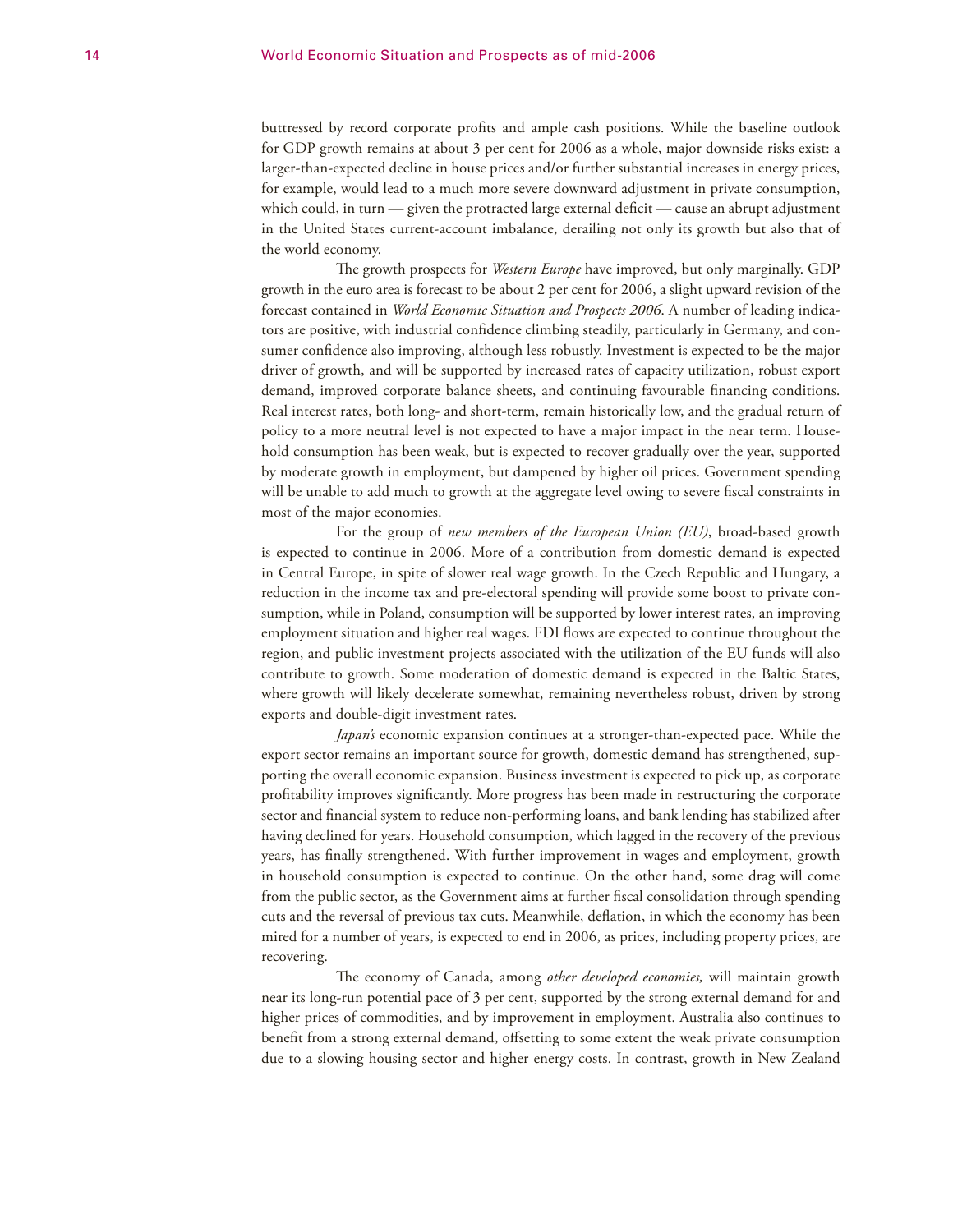is expected to decelerate significantly owing to a falling net immigration after the boom in the previous years and the tighter monetary policy stance.

Among the *economies in transition*, growth in the *Commonwealth of Independent States* (*CIS*) is expected to remain robust, above 6 per cent, benefiting from higher commodity prices, in particular for oil, gas and metals. Private consumption is being boosted by rising wages and pensions, underpinned by fiscal stimuli and credit expansion. Investment is also picking up, largely in oil-exporting countries. A certain moderation in growth is expected in the Russian Federation, as a result of rising production costs, the continued real appreciation of the rouble, and inadequate investment levels. In Ukraine, after a sharp deceleration in 2005, political and economic uncertainties continue to weigh on growth prospects. By contrast, a few CIS economies in Central Asia have growth rates that are outperforming the regional average by a large margin — for example, Azerbaijan, growing at a rate of over 20 per cent boosted by strong exports of oil, and Armenia, growing at a rate of nearly 10 per cent driven by rapid expansion of construction and private consumption. Major risks for the region include the building up of inflation pressures, the volatility in commodity prices and the continued real appreciation of the currencies.

Regarding the remaining economies in transition, *South-eastern Europe* is expected to grow at a rate of about 4.8 per cent in 2006. Some slowdown is expected in private consumption in response to policy measures for cooling down private demand, while investment, including public investment, should boost growth. Improvements in productivity will likely sustain robust expansion in exports, although some adverse effects are expected from currency appreciation in some countries and from the phase-out of the Agreement on Textiles and Clothing in 2005 — especially increased competition from Asian textile products in the EU markets.

Among *developing countries*, growth in *Africa* will continue to expand by more than 5 per cent in 2006, maintaining the momentum gained over the past three years. Many countries are expected to benefit from robust exports of oil and some non-oil commodities, and buoyant domestic demand, as well as from increased FDI flows and donor support in the form of ODA and debt relief. On the other hand, several countries will likely suffer from weak agriculture caused by adverse weather conditions in the last quarter of 2005 and the continuing decline in textiles and clothing exports. Growth in all Northern African countries is expected to accelerate in 2006. While continued strong hydrocarbon earnings will support public consumption and investment in Algeria and the Libyan Arab Jamahiriya, GDP in Egypt will be buttressed by export growth, private investment, and higher receipts from tourism and the Suez Canal. Morocco's GDP growth is also expected to recover from a severe contraction caused by inadequate rainfall in 2005. In sub-Saharan Africa, excluding Nigeria and South Africa, growth is projected to be more than 6 per cent in 2006 (see box). South Africa's GDP growth will moderate slightly, but will remain strong, while Nigeria's growth will decelerate to about 5 per cent owing to increased disruption in oil production, partly offsetting the relatively robust growth in the agricultural and manufacturing sectors.

Growth in *East Asia* is expected to maintain a strong momentum, above 7 per cent, led by China.**9** China's growth in 2006 is expected to decelerate marginally, including some tightening measures to prevent the economy from overheating. While investment will continue to post strong growth, private consumption is expected to strengthen, resulting from a number of policy initiatives to boost income and consumption in the rural area. Export growth is expected to remain high, slowing only somewhat from the pace of the previous year, and import growth is likely to accelerate. A continued upswing in global electronics demand will benefit economies

**<sup>9</sup>** In contrast with *World Economic Situation and Prospects 2006*, the present document has included the revision of the GDP numbers released by the Chinese authorities at the end of 2005.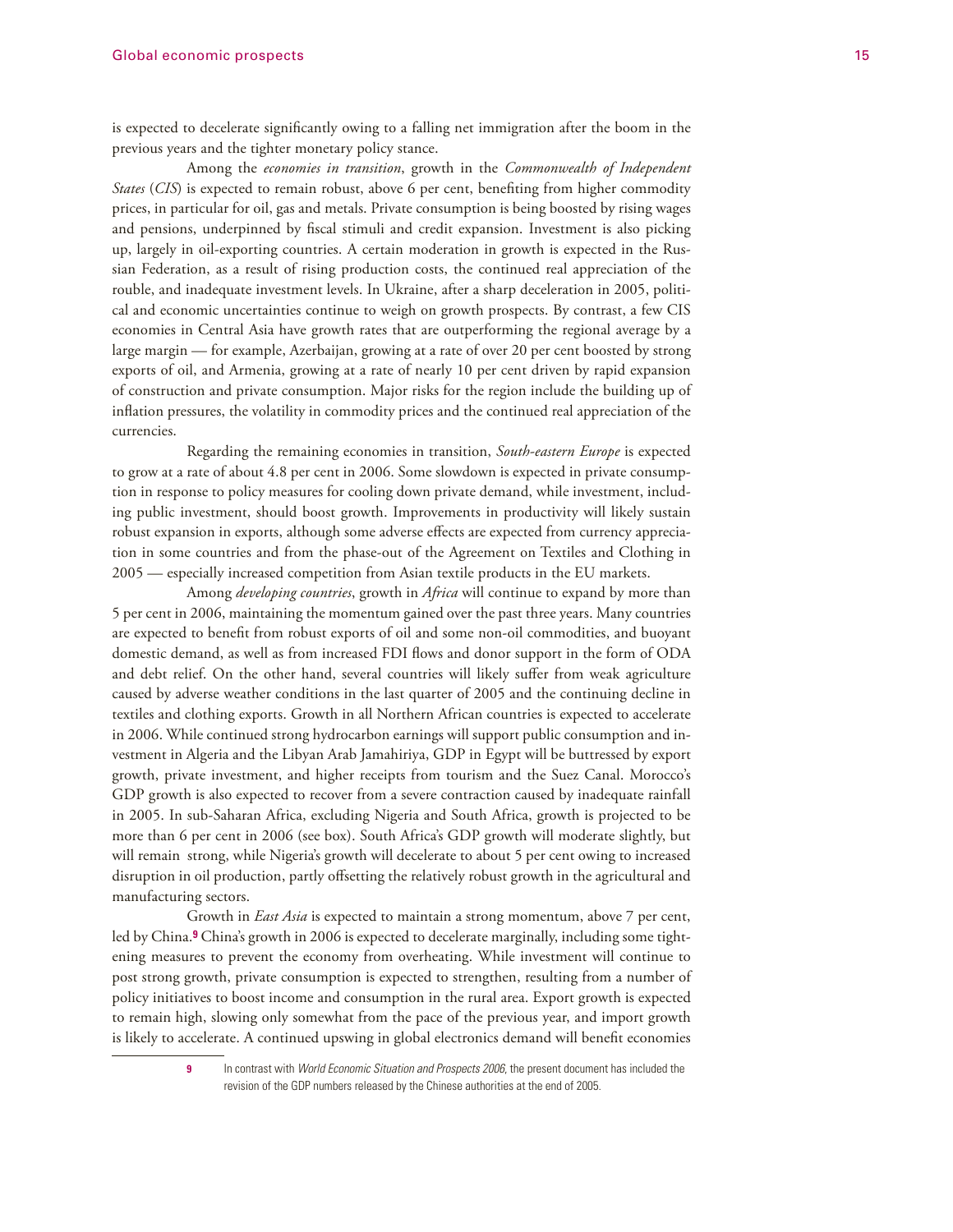#### **Box**

#### **Prospects for the least developed countries**

Many least developed countries have sustained strong growth, averaging more than 6 per cent per year since 2001. Growth performance varied widely within the group, however. Fifteen least developed countries are expected to have per capita GDP growth exceeding 3 per cent in 2006, down slightly from 19 in 2005 (see table 2). Meanwhile, five least developed countries likely will suffer a decline in per capita GDP in 2006. In 2005-2006, sustained high oil exports earnings and increased public spending are expected to support strong growth in a number of oil-exporting countries, such as Angola and the Sudan.

In the majority of the least developed countries, however, economic growth depends significantly on agricultural production, which is vulnerable to weather conditions. Most least developed countries enjoyed good harvests in 2005, although some — like Lesotho, Malawi and the Niger — were severely hurt by drought, food shortages and related inflationary pressures. The loss of trade preferences associated with the Agreement on Textiles and Clothing in 2005 hit some least developed countries hard. These included Lesotho, Madagascar and Malawi. Those effects will continue to be felt in 2006. Bangladesh is an exception: it has been able to weather this shock well and textile production and exports have expanded. The most vulnerable least developed countries are the net oil-importing countries, which suffer from high oil prices, do not benefit from higher non-oil primary commodity prices and have limited access to external financing. Those and other adverse factors have constrained economic growth in countries such as the Central African Republic, Eritrea, Guinea, Guinea-Bissau and Togo.

Political stability and sound macroeconomic policies continue to be crucial for growth in the least developed countries. Improved political and economic governance have directly contributed to sustained growth rates of above 5 per cent during the past three years in countries such as Cape Verde, Madagascar, Mozambique, Senegal, the United Republic of Tanzania and Zambia. Meanwhile, the ongoing civil conflicts in Côte d'Ivoire (which is not a least developed country) and in the Darfur region of the Sudan remain of great concern, not only because of the consequences for the inhabitants of those countries, but also in view of the potentially destabilizing effects on neighbouring countries. Increased tensions on the Chad-Sudan border, for instance, have been partly responsible for the rapid deceleration of GDP growth in Chad in 2005-2006.

Many least developed countries will continue to pursue relatively cautious monetary and fiscal policies. Least developed countries that have experienced lower export earnings and higher import costs will have to rely on additional official development assistance (ODA) and debt relief to avoid a major recession. The new plans announced by the European Union (EU) in 2005 to substantially increase aid flows to Africa and to improve the coordination of bilateral aid programmes and policies of member States are expected, when fully implemented, to enhance the prospects of many least developed countries in the region for achieving the Millennium Development Goals. The recent decision to write off multilateral debt owed by heavily indebted poor countries is expected to facilitate long-term debt sustainability in many least developed countries.

such as the Republic of Korea, Malaysia, Singapore and Taiwan Province of China. Meanwhile, growth in Thailand is expected to recover from its decline in 2005, as tourism is forecast to pick up, and a number of planned large infrastructure projects should help bolster domestic demand, this being conditional on a swift resolution of the current political uncertainty. Hong Kong SAR is expected to register a slight slowdown, owing to the maturing of its economic cycle. In light of the increased regional and international incidence of the avian influenza since the beginning of 2006, the risk of further outbreaks among poultry and humans, and the potential for a human pandemic, should not be underestimated. Other downside risks for the region include an increase in protectionist trade policies in the region's main export destinations.

*South Asia* will continue its strong growth in 2006, above 6 per cent, only slightly below that of the previous year. India is expected to experience a moderate cyclical downturn,